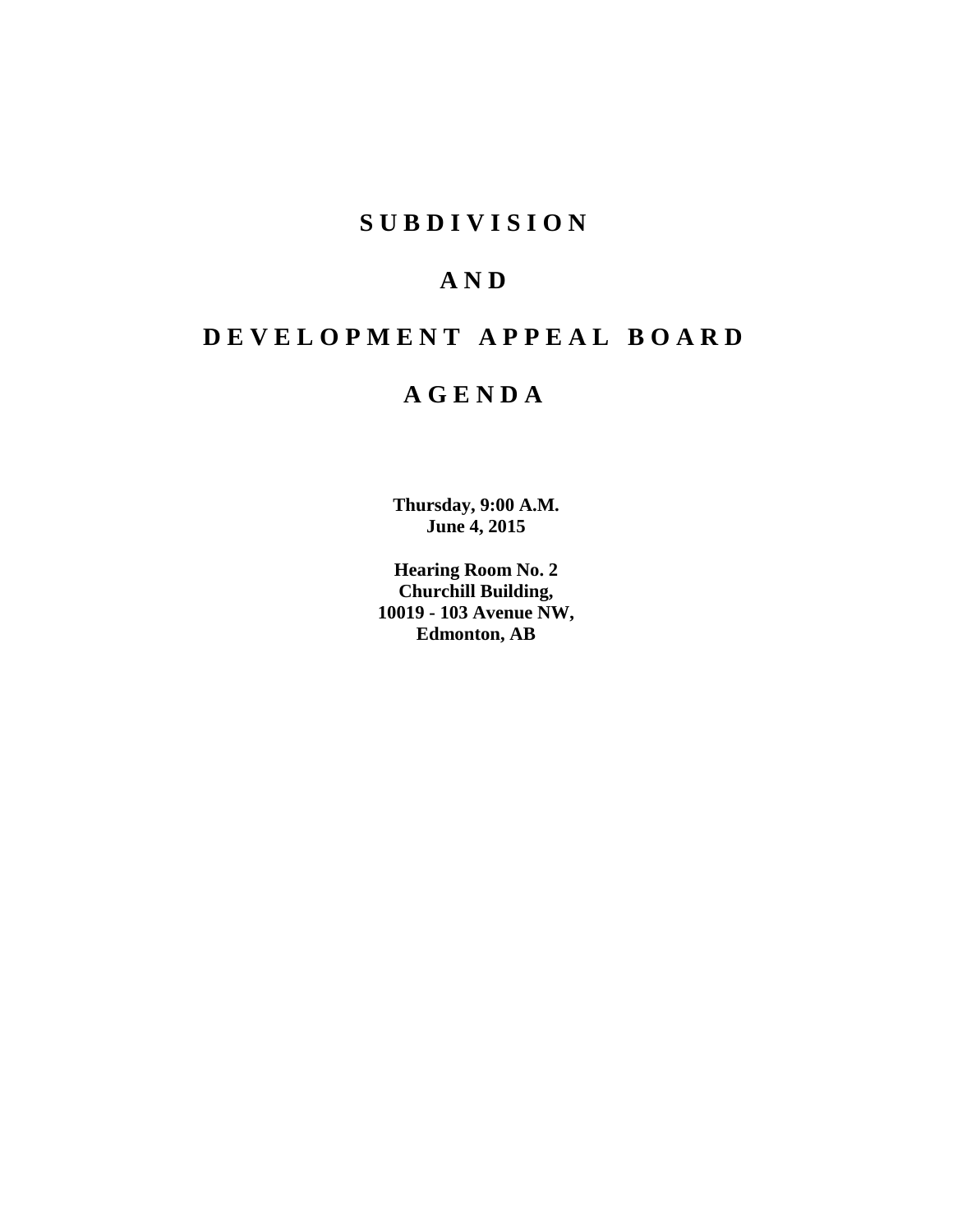# **SUBDIVISION AND DEVELOPMENT APPEAL BOARD HEARING ROOM NO. 2**

| I   | 9:00 A.M.                            | SDAB-D-15-114 |                                                                                                                                                                                                                                                                                                                                                                                                                     |  |  |
|-----|--------------------------------------|---------------|---------------------------------------------------------------------------------------------------------------------------------------------------------------------------------------------------------------------------------------------------------------------------------------------------------------------------------------------------------------------------------------------------------------------|--|--|
|     |                                      |               | Construct a Freestanding Minor Digital On-<br>premises Off-premises Sign                                                                                                                                                                                                                                                                                                                                            |  |  |
|     |                                      |               | 18304 - 100 Avenue NW<br>Project No.: 159466458-001                                                                                                                                                                                                                                                                                                                                                                 |  |  |
| П   | $10:30$ A.M.                         | SDAB-D-15-115 |                                                                                                                                                                                                                                                                                                                                                                                                                     |  |  |
|     |                                      |               | Develop a Secondary Suite in the Basement and<br>to construct exterior alterations (side entry door,<br>main floor window, main floor cantilever 0.46m<br>$x$ 2.13m, eave cover 0.61m $x$ 1.83m, and<br>landing $0.91m \times 1.07m$ on the south side) to an<br>existing Single Detached House                                                                                                                     |  |  |
|     |                                      |               | 11233 - 125 Street NW<br>Project No.: 161885937-010                                                                                                                                                                                                                                                                                                                                                                 |  |  |
|     | LUNCH BREAK: 12:00 P.M. TO 1:00 P.M. |               |                                                                                                                                                                                                                                                                                                                                                                                                                     |  |  |
| III | $1:00$ P.M.                          | SDAB-D-15-116 |                                                                                                                                                                                                                                                                                                                                                                                                                     |  |  |
|     |                                      |               | Change the Use from a General Industrial Use<br>to a Child Care Service Use, and to construct<br>interior and exterior alterations (construct play<br>area and new front entry). (94 kids total: 9 kids<br>0-11 mos, 12 kids 12-18 mos, 12 kids 19 mos-<br>9yrs, 16 kids 3-4.5 years, 20 kids 4.5-7 yrs, 25<br>school aged children).<br>10571 - 115 Street NW, 10575 - 115 Street NW<br>Project No.: 165868468-001 |  |  |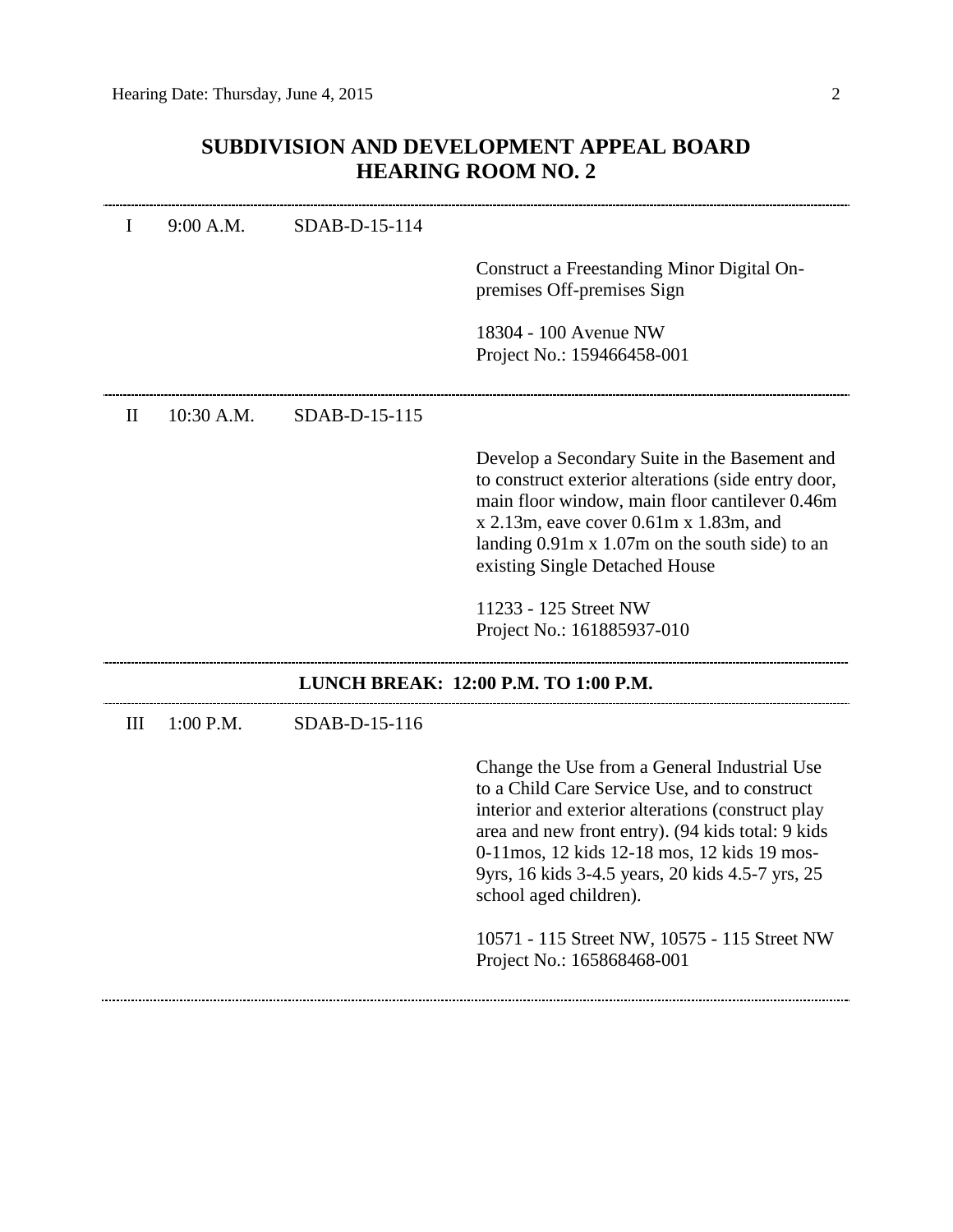| AN APPEAL FROM THE DECISION OF THE DEVELOPMENT OFFICER |                                                                          |  |  |  |
|--------------------------------------------------------|--------------------------------------------------------------------------|--|--|--|
| APPELLANT:                                             |                                                                          |  |  |  |
| <b>APPLICATION NO.:</b>                                | 159466458-001                                                            |  |  |  |
| <b>APPLICATION TO:</b>                                 | Construct a Freestanding Minor Digital On-<br>premises Off-premises Sign |  |  |  |
| <b>DECISION OF THE</b><br>DEVELOPMENT AUTHORITY:       | Refused                                                                  |  |  |  |
| <b>DECISION DATE:</b>                                  | April 22, 2015                                                           |  |  |  |
| DATE OF APPEAL:                                        | May 4, 2015                                                              |  |  |  |
| <b>MUNICIPAL DESCRIPTION</b><br>OF SUBJECT PROPERTY:   | 18304 - 100 Avenue NW                                                    |  |  |  |
| <b>LEGAL DESCRIPTION:</b>                              | Plan 0927895 Blk 1 Lot 27                                                |  |  |  |
| ZONE:                                                  | DC2.876 Site Specific Development Control<br>Provision                   |  |  |  |
| <b>OVERLAY:</b>                                        | N/A                                                                      |  |  |  |
| <b>STATUTORY PLAN:</b>                                 | Place LaRue West Neighbourhood Area<br>Structure Plan                    |  |  |  |
|                                                        |                                                                          |  |  |  |

### DEVELOPMENT OFFICER'S DECISION

REFUSED - The proposed development is refused for the following reasons:

1) The maximum Area shall be 20 m2 for proposed Minor Digital On-premises Off-premises Signs that are Freestanding Signs. The maximum combined Area of Digital Sign Copy and any other type of Copy on the same Sign face shall not exceed 20 m2. (Reference Section 59E.3(5)(c)(ii))

Proposed area 31.2 m2 Exceeds by 11.2 m2

In the opinion of the Development Officer, any excess sign area other than permitted for the Minor Digital On-premises Off-premises Sign, would contribute to light pollution and visual intrusion into residential properties south of 100 Avenue, contrary to Section DC2.876.4(z)(i).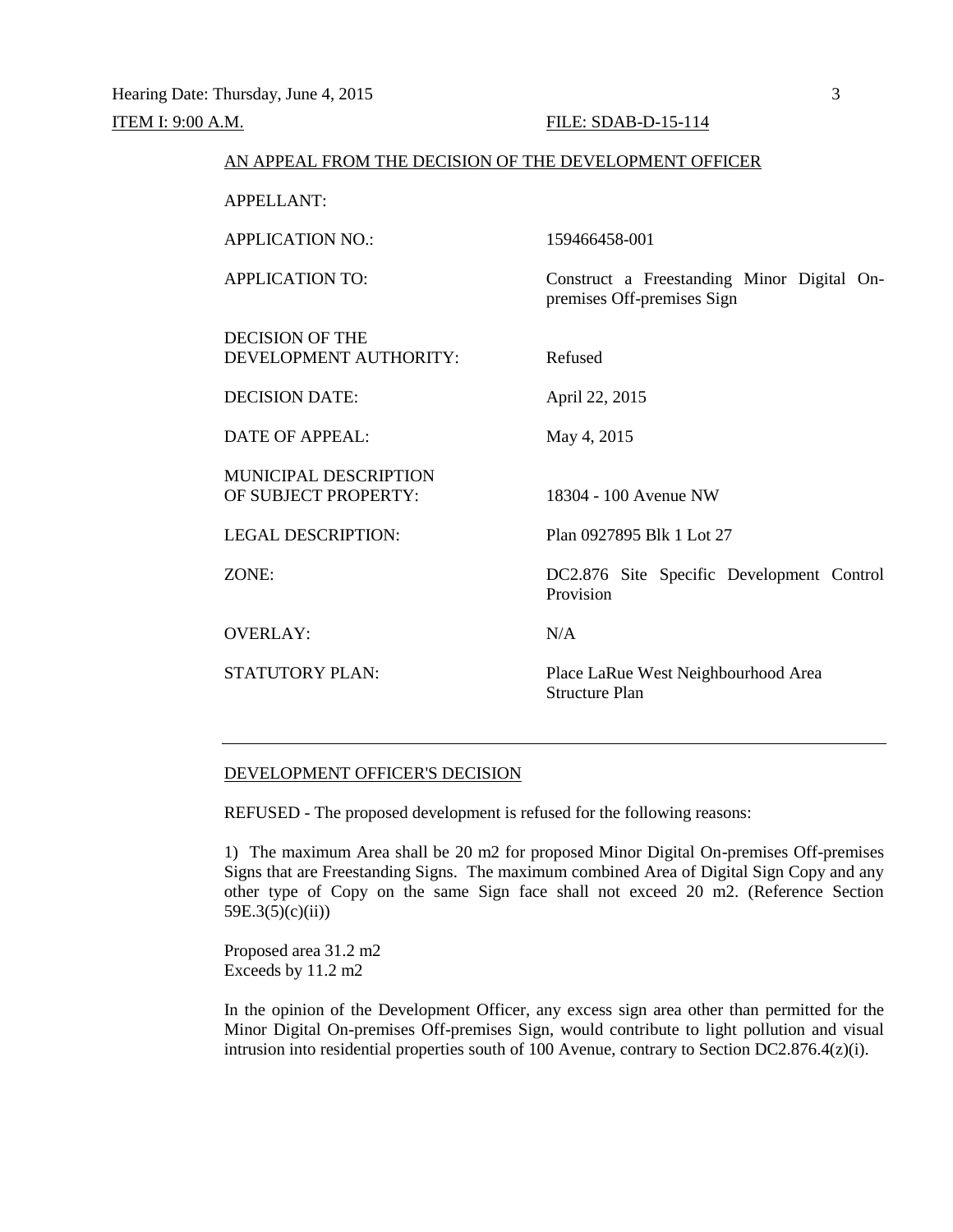2) Minor Digital On-premises Off-premises Signs shall be located such that the Sign does not obscure a driver decision point. The Development Officer and Transportation Services shall be satisfied that each Copy Area:

a) does not physically obstruct the sightlines or view of a traffic control device or traffic control signal for oncoming vehicle traffic;

b) is not located in the field of view near or past the traffic control device or traffic control signal in the sightlines of oncoming vehicle traffic;

c) is not located in the field of view near or past other traffic conflict points such as intersections, merge points, exit ramps, or curved roadways; and

d) illumination does not compete with or dull the contrast of the traffic control device or traffic control signal for oncoming vehicle traffic. (Reference Section 59.2(2)(a-d))

The proposed location of the Minor Digital On-premises Off-premises Sign is within 20 degree cone of vision, which requires a Safety Review prior to approval. The proposed location of the Minor Digital On-premises Off-premises Sign is in the direct path of an existing traffic control signal. As such, the Transportation Department has determined that the proposed sign location will also backlight the subject traffic control signal on NE corner of intersection.

Note: The applicant has not demonstrated any unnecessary hardship or practical difficulties peculiar to the Use or character of the site in considering any variance to the reasons of the refusal, contrary to Section 11.4 of the Zoning Bylaw.

#### APPELLANT'S SUBMISSION

- 1. The subject property was recently re-zoned to accommodate the proposed sign and the proposed sign is now a listed use in the applicable DC-2 Zone.
- 2. While Sign Schedule 59E does provide that the maximum sign area for Minor Digital Onpremises / Off-premises Signs is 20m2, that same Schedule contemplates On-premises / Off-premises Signs of greater dimensions and purports to regulate the same on the basis of that greater area. Development along this stretch of 100th Avenue is all of a large scale, highway commercial nature, and the increase in sign area is both available and appropriate at this location.
- 3. Section 720.3(3) of the Zoning Bylaw provides that all Regulations in the Zoning Bylaw shall apply to development in a DC2 Zone, and this necessarily includes those Regulations that grant the Development Officer discretion to grant variances in appropriate circumstances. Because the variance issue is a matter of discretion, the exercise of that discretion is a fit matter for appeal within the context of section  $641(4)(b)$  of the Municipal Government Act.
- 4. The Development Officer failed to follow the directions of Council in any event in finding that the proposed would "contribute to light pollution and visual intrusion into residential properties south of 100 Avenue" in circumstances where:
	- (a) the proposed sign is oriented to the west as otherwise prescribed by the DC2 zoning; and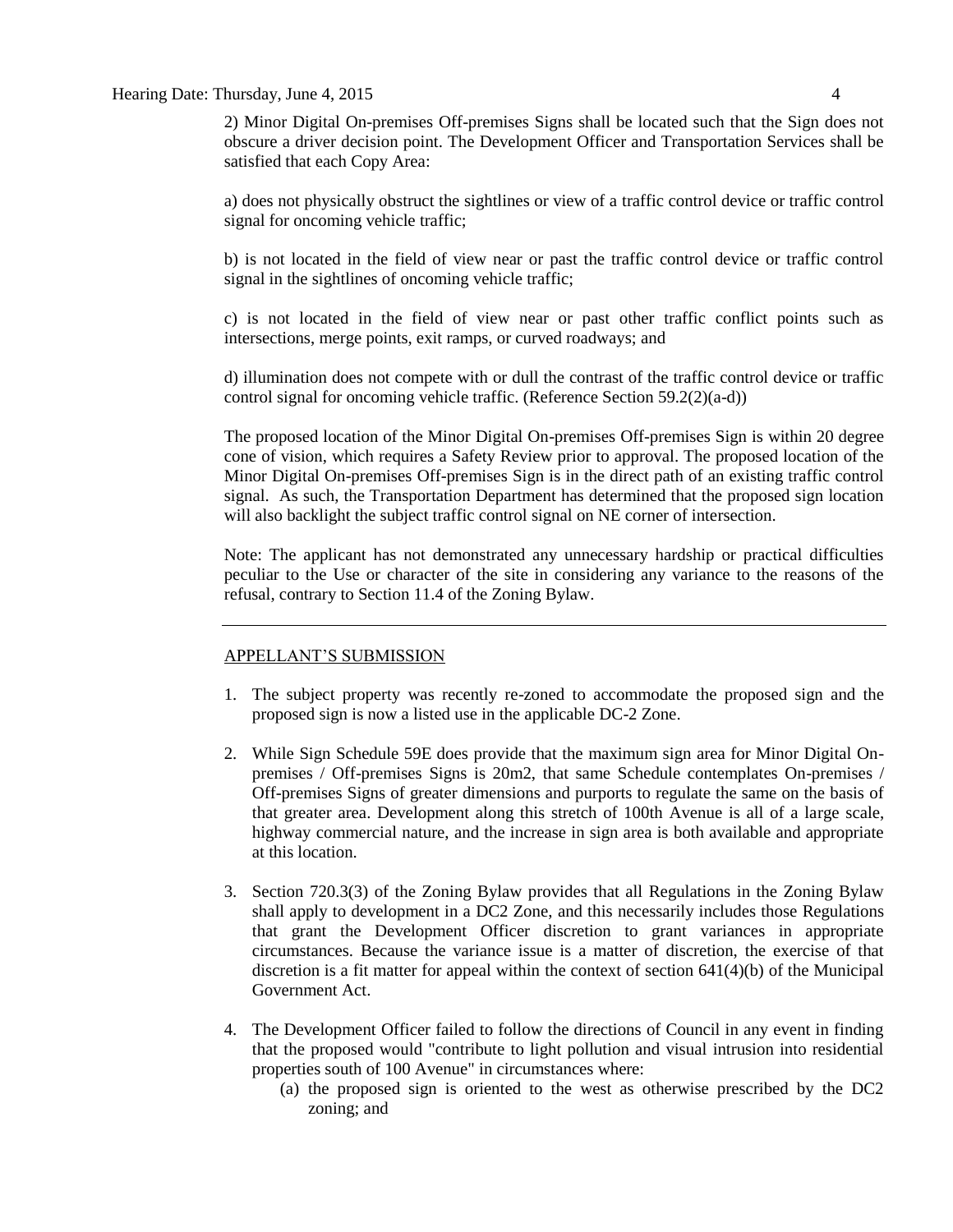(b) the nature of the proposed sign is such that its light is not diffused but is directed to the west.

The sign will be relocated slightly to address the concerns expressed by Transportation Services.

Such further and other reasons as may be presented at the hearing of this appeal.

#### SUBDIVISION AND DEVELOPMENT APPEAL BOARD OFFICER'S COMMENTS

The Subdivision and Development Appeal Board at a hearing on May 6, 2015 made and passed the following motion:

"that the appeal hearing be SCHEDULED FOR JUNE 4, 2015 at the written request of Legal Counsel for the Appellant and in agreement with Sustainable Development."

Section 641(4) of the *Municipal Government Act*, Chapter M-26 states despite section 685, if a decision with respect to a development permit application in respect of a direct control district

- (a) is made by a council, there is no appeal to the subdivision and development appeal board, or
- (b) is made by a development authority, the appeal is limited to whether the development authority following the directions of council, and if the subdivision and development appeal board finds that the development authority did not follow the directions it may, in accordance with the directions, substitute its decision for the development authority's decision.

**Minor Digital On-premises Off-premises Signs** is a listed Use in the DC2.876 Site Specific Development Control Provision, Section DC2.876.3(g).

Under Section 7.9(7), **Minor Digital On-premises Off-premises Signs** means any Sign that is remotely changed on or off Site and has a Message Duration greater than or equal to 6 seconds. Minor Digital On-premises Off-premises Signs incorporate a technology or method allowing the Sign to change Copy without having to physically or mechanically replace the Sign face or its components. The Copy on such Sign may include Copy from Minor Digital On-premises Signs and Minor Digital Off-premises Signs.

The submitted plans show that the proposed Sign is single-sided facing west and is located 7.5 metres from the (west) lot line, and 7.5 metres from the (south) lot line. The plans indicate that the proposed Sign has a horizontal dimension of 7.32 metres, a vertical dimension of 4.27 metres, and a height of 7.92 metres from grade to the top of the Sign.

Section DC2.876.4(z) states, in addition to Schedule 59E and any other provisions of the Zoning Bylaw, the following shall apply:

- i. All Digital Signs shall be designed to minimize light pollution and visual intrusion into residential properties south of 100 Avenue;
- ii. Any lighting on a sign higher than 10 m and more than 7.5 m north of 100 Avenue is to be oriented east/west and not face south;
- iii. Any Signs developed on a south facing wall above 10 m in height or attached to any building above 10 m in height that abuts 100 Avenue is to be backlit and designed to prevent light from emitting toward residential areas south of 100 Avenue;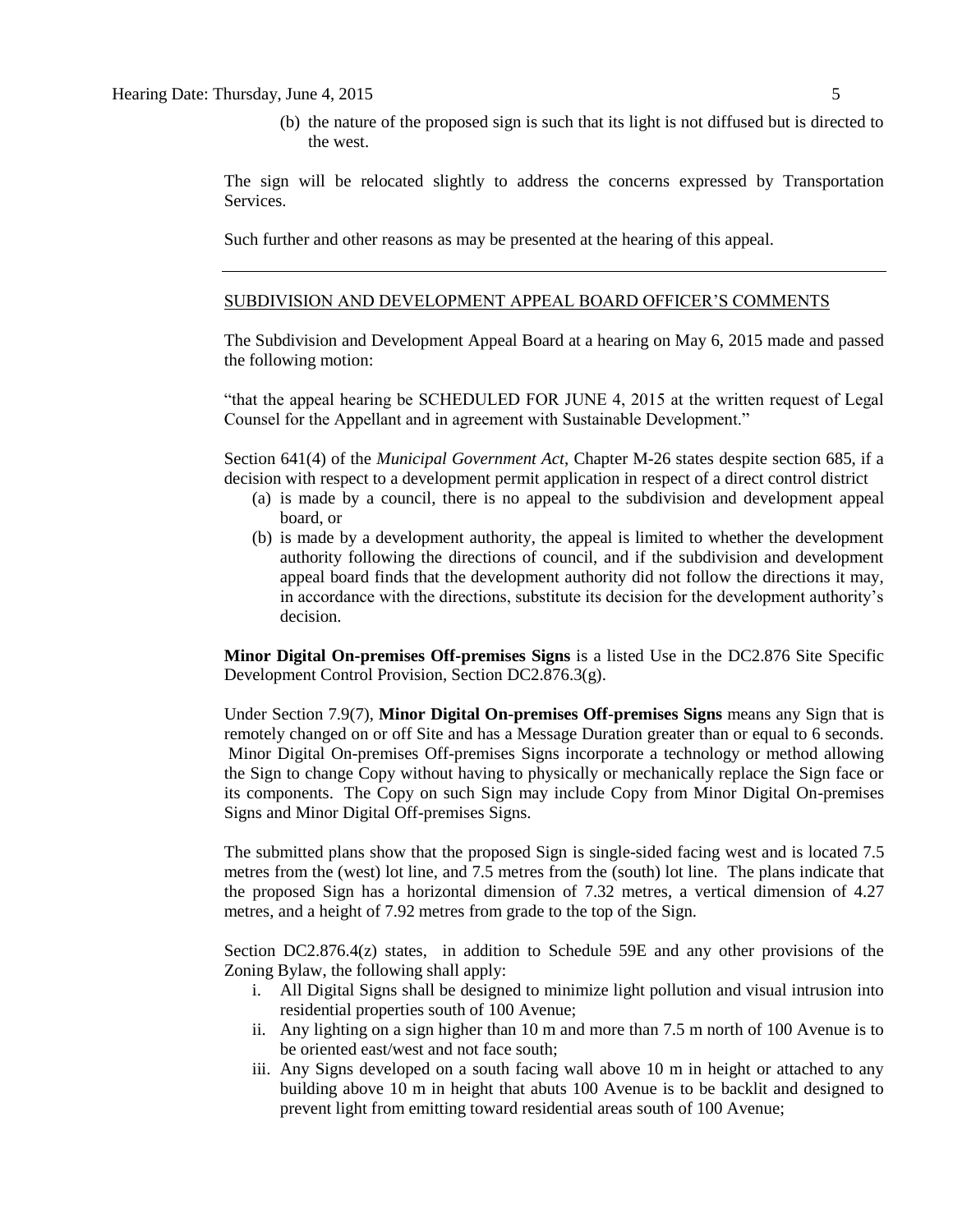- iv. Individual business identification signs located on the Facades of buildings shall be similar in proportion, construction materials and placement. The sign shall be designed and located so as to ensure that the signage does not detract from the overall appearance of the development and is not obtrusive, having regard to the scale of the buildings on the site and to the distance of the building setback. An exception may be made to this general requirement where the function of an individual business dictates a specific style or image associated with a company. In such cases, the development shall maintain harmony in terms of overall project design and appearance;
- v. Any Signs developed on the south facing walls or area of any of the buildings visible from 100 Avenue shall be designed to prevent light from emitting toward residential areas south of 100 Avenue. Only low light signs shall be used;
- vi. Movement and brightness of perimeter Signs shall be designed to minimize light pollution/visual intrusion on surrounding residential properties;
- vii. There shall be no Digital Sign located in a landscaped yard;
- viii.There shall be no Digital Sigh facing 100 Avenue;
- ix. All Digital Signs shall be developed in accordance with Section 59.2 of the Edmonton Zoning Bylaw.

Schedule  $59E.3(5)(c)(ii)$  states for Minor Digital On-premises Off-premises Signs the maximum Area shall be 20 square metres for proposed Signs that are Freestanding Signs. The maximum combined Area of Digital Sign Copy and any other type of Copy on the same Sign face shall not exceed 20 square metres.

## **The Development Officer determined the maximum Area is 20 square metres. The proposed development provides an Area of 31.2 square metres, which is in excess of the maximum by 11.2 square metres.**

Section 59.2(2) states Major Digital Signs, Minor Digital On-premises Signs, Minor Digital Off-premises Signs, and Minor Digital On-premises Off-premises Signs shall be located such that the Sign does not obscure a driver decision point. The Development Officer and Transportation Services shall be satisfied that each Copy Area:

- a. does not physically obstruct the sightlines or view of a traffic control device or traffic control signal for oncoming vehicle traffic;
- b. is not located in the field of view near or past the traffic control device or traffic control signal in the sightlines of oncoming vehicle traffic;
- c. is not located in the field of view near or past other traffic conflict points such as intersections, merge points, exit ramps, or curved roadways; and
- d. illumination does not compete with or dull the contrast of the traffic control device or traffic control signal for oncoming vehicle traffic.

**The Development Officer determined the proposed development is within 20 degree cone of vision, which requires a Safety Review prior to approval. The proposed location of the proposed development is in the direct path of an existing traffic control signal. As such, the Transportation Department has determined that the proposed sign location will also backlight the subject traffic control signal on NE corner of intersection.**

Under Section 6.2(3), **Copy** means the letters, graphics or characters that make up the message on the Sign face.

Under Section 6.2(4), **Copy Area** means the total area within one or more rectangles which enclose the entire limits of the Copy.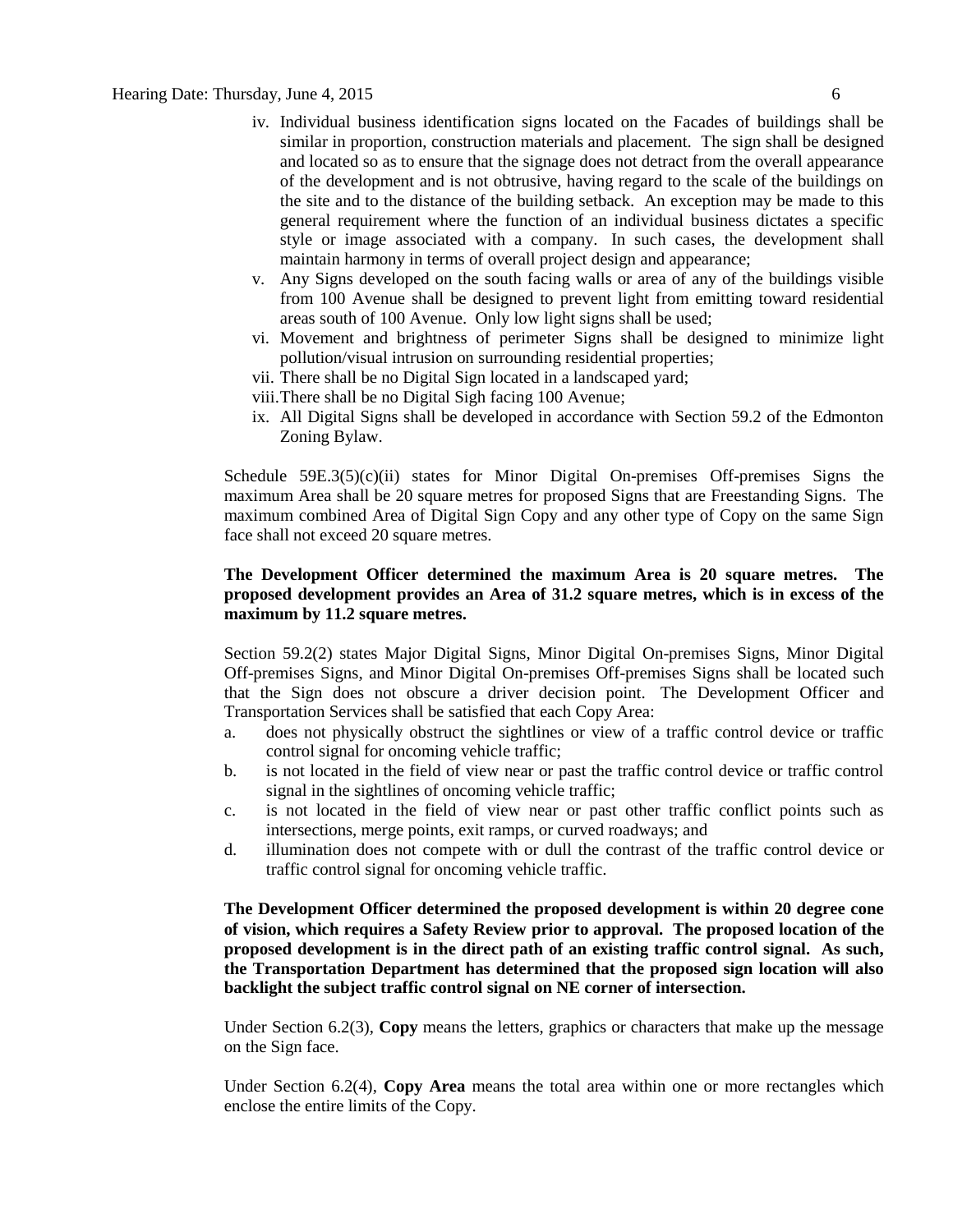Under Section 6.2(24), **Sign Area** means the entire area of the Sign on which Copy is intended to be placed. In the case of double-faced or multi-faced Sign, only half of the area of each face of the Sign used to display advertising Copy shall be used in calculating the total Sign Area.

Section DC2.876 states the purpose of the DC2 Site Specific Development Control Provision is to accommodate the development of three hotels in accordance with the Place La Rue Plan West Neighbourhood Area Structure Plan and the Major Commercial Corridor Overlay in order to achieve a high-quality development that is appropriate for the site's location adjacent to a major "gateway" corridor of the city, and that will not adversely affect neighbouring residential uses and transportation facilities.

Included in the Sustainable Development Department's POSSE system, under "Shared with SDAB", is a Memorandum dated April 22, 2015 from Karen Haromy, Senior Transportation Technician, Development Planning, Transportation Planning Branch which indicates that Transportation Services has reviewed the noted development application and has attached conditions and advisements if approved. **A copy of the Memorandum from Transportation Services is on file.**

#### NOTICE TO APPLICANT/APPELLANT

Provincial legislation requires that the Subdivision and Development Appeal Board issue its official decision in writing within fifteen days of the conclusion of the hearing. Bylaw No. 11136 requires that a verbal announcement of the Board's decision shall be made at the conclusion of the hearing of an appeal, but the verbal decision is not final nor binding on the Board until the decision has been given in writing in accordance with the Municipal Government Act.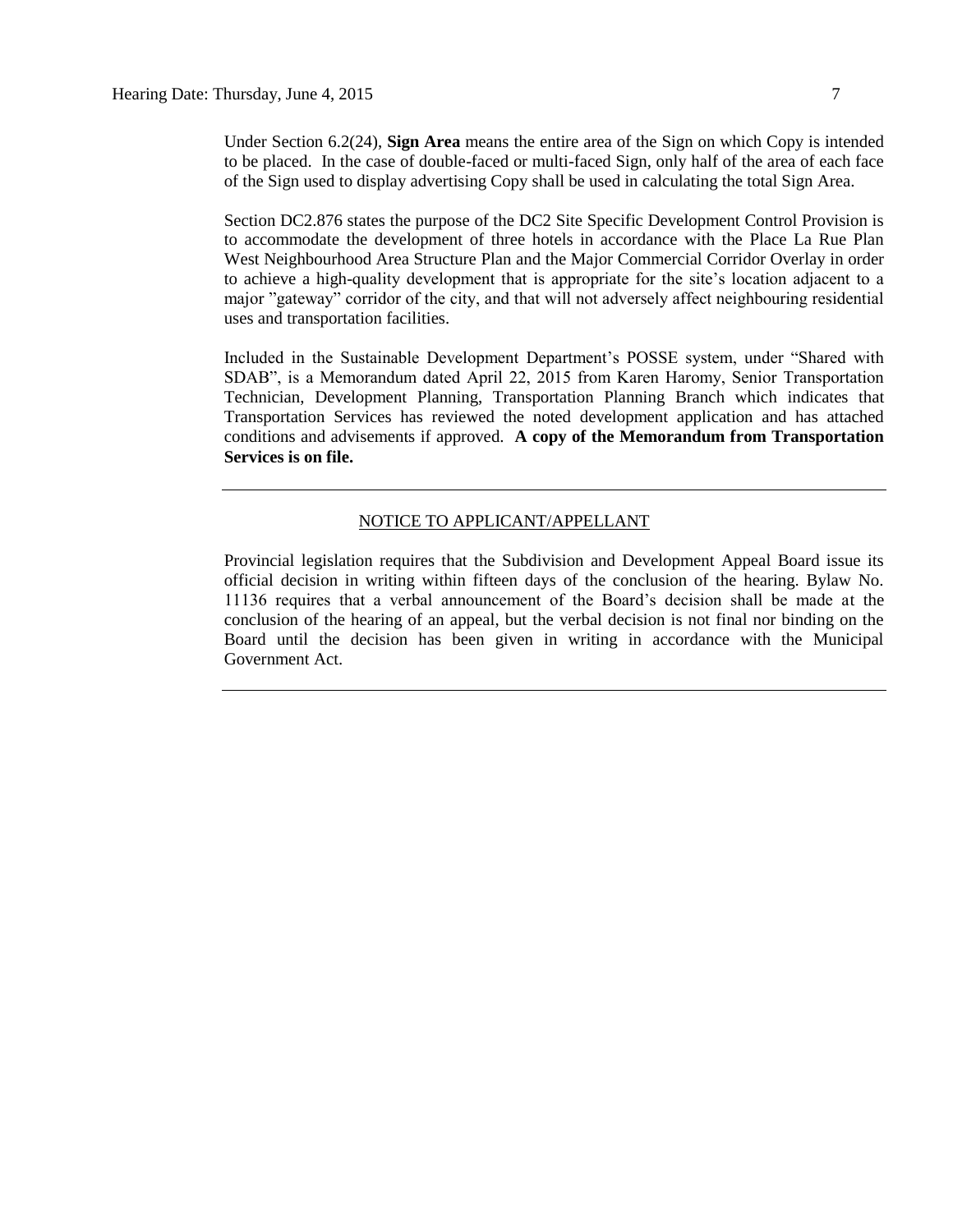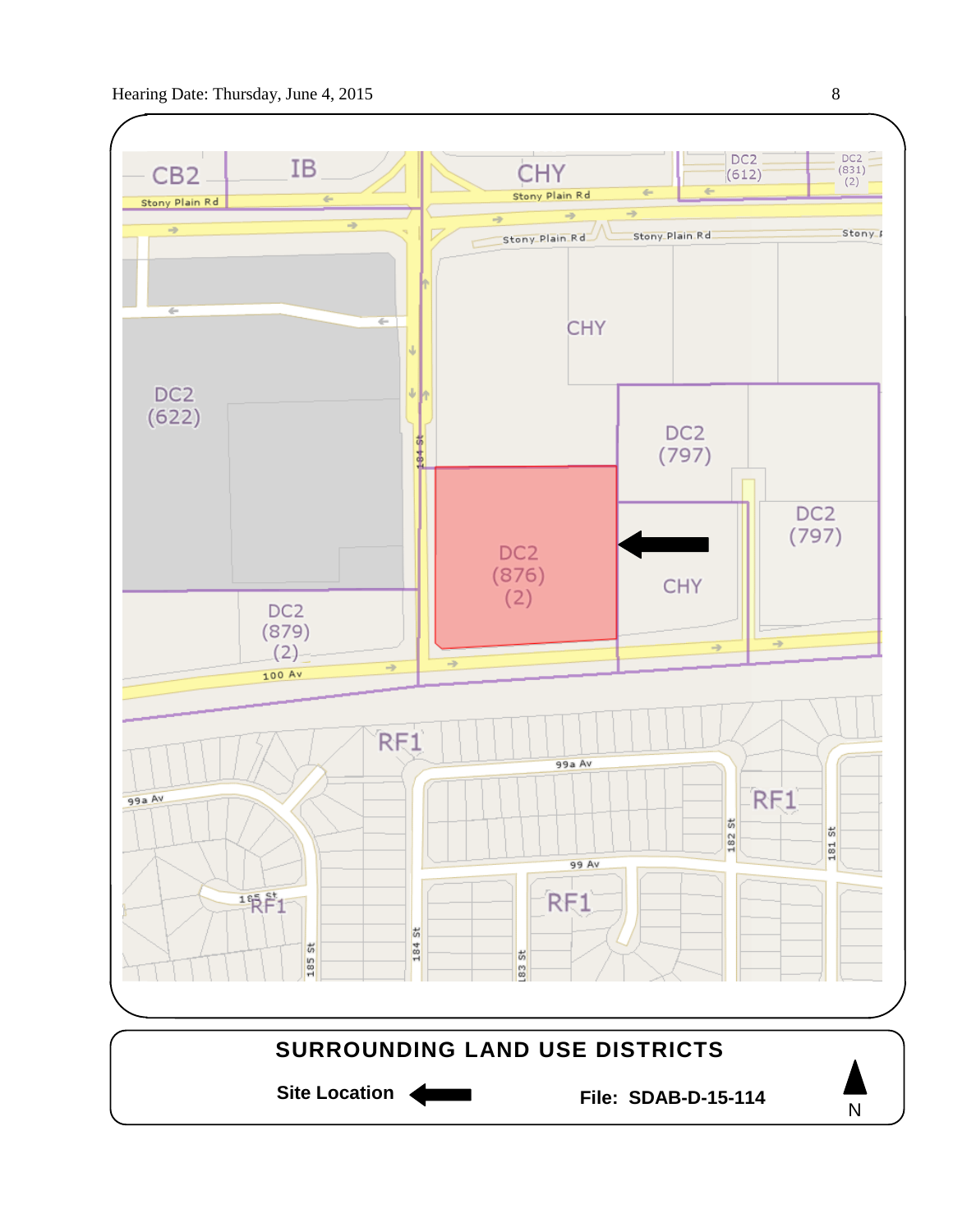#### **ITEM II: 10:30 A.M. FILE: SDAB-D-15-115**

## AN APPEAL FROM THE DECISION OF THE DEVELOPMENT OFFICER BY AN ADJACENT PROPERTY OWNER

APPELLANT:

APPLICATION NO.: 161885937-010

APPLICATION TO: Develop a Secondary Suite in the Basement and to construct exterior alterations (side entry door, main floor window, main floor cantilever 0.46m x 2.13m, eave cover 0.61m x 1.83m, and landing 0.91m x 1.07m on the south side) to an existing Single Detached House

| <b>DECISION OF THE</b> |                          |
|------------------------|--------------------------|
| DEVELOPMENT AUTHORITY: | Approved with conditions |
|                        |                          |

DECISION DATE: April 23, 2015

DATE OF APPEAL: May 11, 2015

NOTIFICATION PERIOD: April 30, 2015 through May 13, 2015

RESPONDENT:

MUNICIPAL DESCRIPTION OF SUBJECT PROPERTY: 11233 - 125 Street NW

LEGAL DESCRIPTION: Plan 1425376 Blk 9 Lot 14B

ZONE: RF3 Small Scale Infill Development Zone

OVERLAY: Mature Neighbourhood Overlay

STATUTORY PLAN: West Ingle Area Redevelopment Plan

#### DEVELOPMENT OFFICER'S DECISION

APPROVED - The proposed development is approved subject to the following conditions:

A variance was granted for this Development Permit pursuant to Sections 11.3 and 11.4. Subject to the right of appeal the permit is NOT VALID until the required Notification Period expires (date noted below) in accordance with Sections 21.1 and 17.1.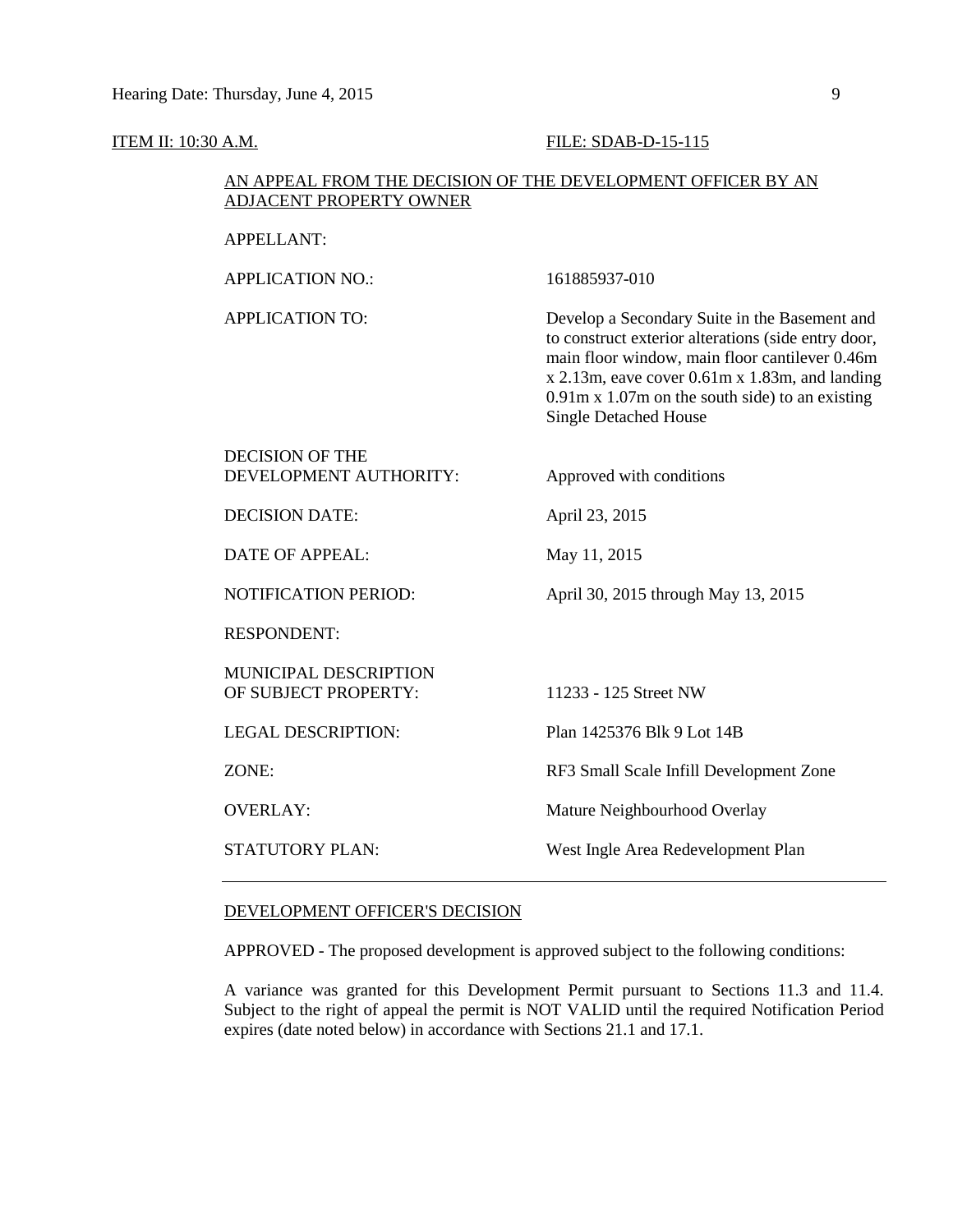This Development Permit authorizes the development of a Secondary Suite in the Basement and exterior alterations (side entry door, main floor window, main floor cantilever 0.46m x 2.13m, eave cover 0.61m x 1.83m, and landing 0.91m x 1.07m on the south side) to an existing Single Detached House.

The Development shall be in accordance with the stamped, approved drawings.

A Secondary Suite shall be developed in such a manner that the exterior of the principal building containing the Secondary Suite shall appear as a single Dwelling.

Only one of a Secondary Suite, a Garage Suite or Garden Suite may be developed in conjunction with a principal Dwelling.

A Secondary Suite shall not be developed within the same principal Dwelling containing a Group Home or Limited Group Home, or a Major Home Based Business, unless the Secondary Suite is an integral part of a Bed and Breakfast Operation in the case of a Major Home Based Business.

Notwithstanding the definition of Household within this Bylaw, the number of unrelated persons occupying a Secondary Suite shall not exceed three.

Secondary Suites shall not be included in the calculation of densities in this Bylaw.

The Secondary Suite shall not be subject to separation from the principal Dwelling through a condominium conversion or subdivision.

Locked separation that restricts the nonconsensual movement of persons between each dwelling unit shall be installed.

Single Detached Housing/Semi-detached housing requires 2 parking spaces per dwelling; parking may be in tandem as defined in Section 6.1(100) (Reference Schedule 1 of Section 54.2).

For the Secondary Suite, 1 parking space per 2 Sleeping Units shall be provided in addition to the parking requirements for the primary Dwelling. Tandem Parking is allowed for Secondary Suites and Garage Suites. (Reference Section 54.2(2))

Proposed sleeping units: 1 Required additional parking spaces: 1

The additional proposed off-street parking shall be constructed prior to commencing the use of the Basement as a Secondary Suite.

#### Notes:

An approved Development Permit means that the proposed development has been reviewed only against the provisions of the Edmonton Zoning Bylaw. It does not remove obligations to conform with other legislation, bylaws or land title instruments such as the Municipal Government Act, the ERCB Directive 079, the Edmonton Safety Codes Permit Bylaw or any caveats, covenants or easements that might be attached to the Site. (Reference Section 5.2)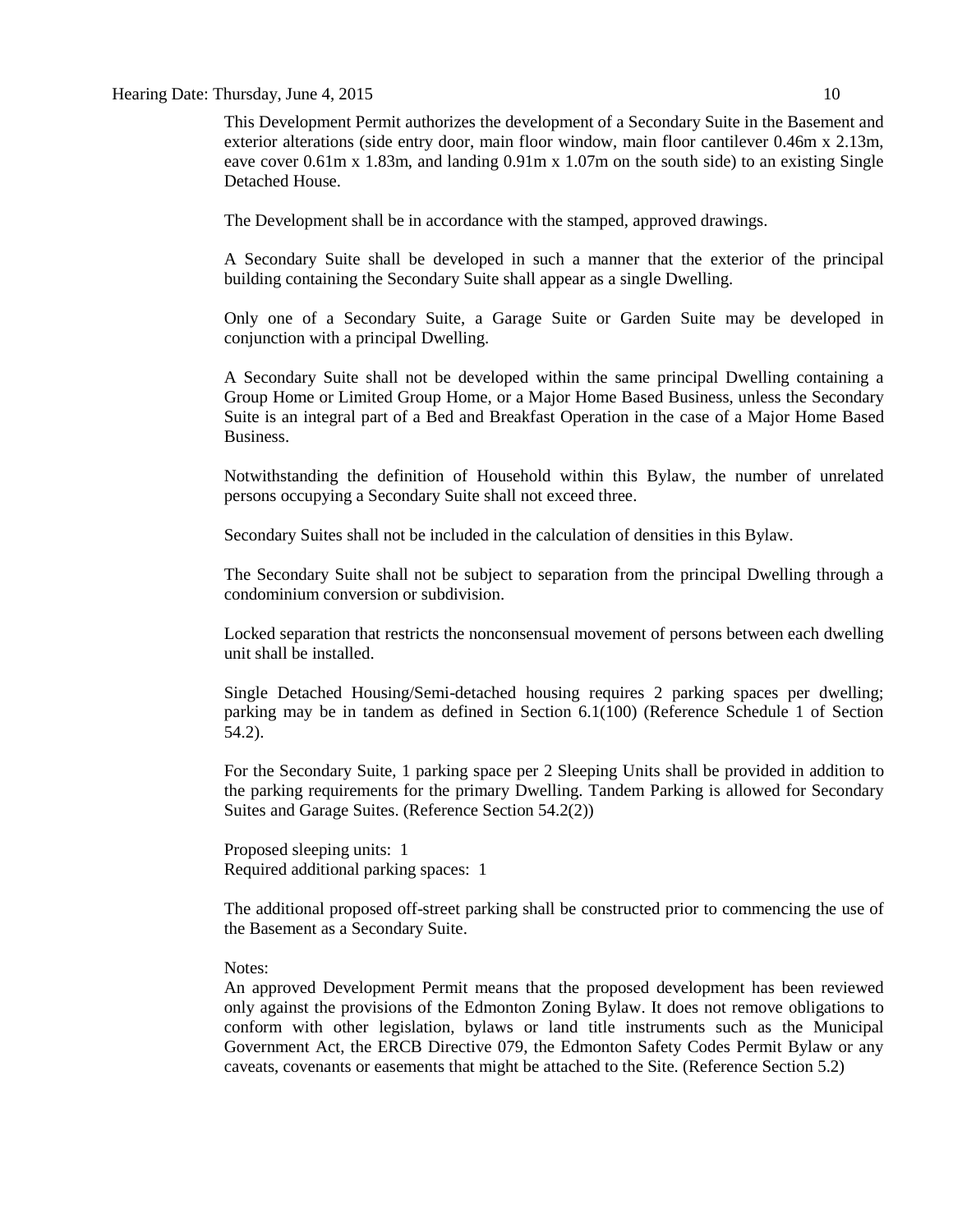Unless otherwise stated, all above references to section numbers refer to the authority under the Edmonton Zoning Bylaw 12800.

Dwelling means a self contained unit comprised of one or more rooms accommodating sitting, sleeping, sanitary facilities, and a principal kitchen for food preparation, cooking, and serving. A Dwelling is used permanently or semi-permanently as a residence for a single Household.

#### Household means:

one or more persons related by blood, adoption, foster care, marriage relationship; or a maximum of three unrelated persons; all living together as a single social and economic housekeeping group and using cooking facilities shared in common. For the purposes of this definition, two people living together in an adult interdependence relationship shall be deemed to be in a marriage relationship and each of the relatives of the parties to an adult interdependence relationship shall be considered to be related to the partners and to the other relatives thereof. One domestic worker or one boarder may be deemed the equivalent of a blood relative.

# **VARIANCE:**

Section 86.1 relaxed - The minimum Site area for a Single Detached Dwelling containing a Secondary Suite is 360 m2.

Existing Site area: 348.39 m2 Minimum Site area: 360.00 m2 Deficient by: 11.61 m2

# APPELLANT'S SUBMISSION

The lot known as 11233 125 St. was originally one 50 ft. lot, now sub-divided into two lots. There is no "existing single detached house" on either lot. The owner of 11233 has advised the neighbors, including myself that he plans to build a "skinny" house on the south Y2 lot, leaving the north /2 lot for sale. (He neglected to mention anything about a basement suite.) The second half of the lot remains advertised for sale. Only another skinny house will be able to be constructed on the property. If this current relaxation is permitted then the door is open for the second dwelling to also have a basement suite. That could potentially allow four separate residences on what was one city lot (now sub-divided into two). Since when does infill in mature neighborhoods allow for such density on a mid-street lot?

Despite the suggestion that the current owner has allowed for 3 parking spots (one garage) and two pads, this will be the last to construct, if ever completed, and the reality of our neighborhood is that everyone parks on the street. Break- ins to vehicles parked in the rear of properties is a frequent occurrence.

It appears that each and every new building being constructed on our street or in the near vicinity has been granted relaxation permits. At what points does this stop?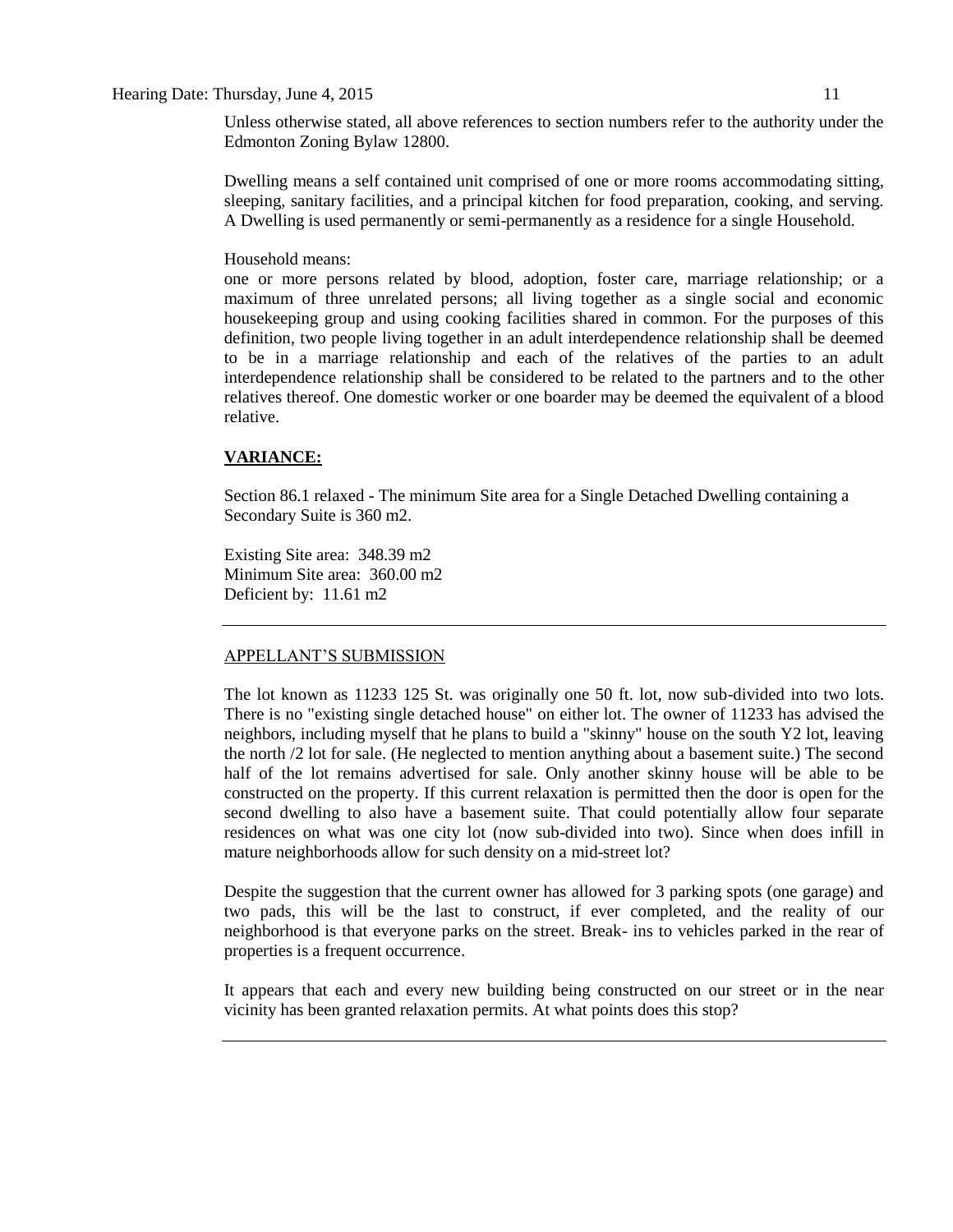## SUBDIVISION AND DEVELOPMENT APPEAL BOARD OFFICER'S COMMENTS

**Secondary Suites** is a Permitted Use in the RF3 Small Scale Infill Development Zone, Section 140.2(7).

Under Section 7.2(7), **Secondary Suites** means development consisting of a Dwelling located within, and Accessory to, a structure in which the principal use is Single Detached Housing. A Secondary Suite has cooking facilities, food preparation, sleeping and sanitary facilities which are physically separate from those of the principal Dwelling within the structure. A Secondary Suite also has an entrance separate from the entrance to the principal Dwelling, either from a common indoor landing or directly from the side or rear of the structure. This Use Class includes the Development or Conversion of Basement space or above-grade space to a separate Dwelling, or the addition of new floor space for a Secondary Suite to an existing Single Detached Dwelling. This Use Class does not include Duplex Housing, Semi-detached Housing, or Apartment Housing, and does not include Garage Suites, Garden Suites, or Lodging Houses. The submitted plans indicate the proposed development contains a living room, kitchen, one bedroom, one bathroom, a laundry closet, and a mechanical room.

This application was approved by the Development Officer subject to conditions.

Pursuant to Section 11.3 and 11.4 and subject to the right of appeal to the Subdivision and Development Appeal Board, Section 21.1, the Development Officer granted the following variance:

Section 86(1) states the minimum Site area for a Single Detached Dwelling containing a Secondary Suite is 360 square metres, except in the case of the RR Zone, where it shall be the same as the minimum Site area for the Zone.

## **The Development Officer determined the minimum Site area is 360 square metres. The existing Site has an area of 348.39 square metres, which is deficient by 11.61 square metres.**

The decision of approval by the Development Officer has been appealed by an adjacent property owner located at 11250 - 125 Street.

Section 86 states a Secondary Suite shall comply with the following regulations:

- 1. the minimum Site area for a Single Detached Dwelling containing a Secondary Suite is [360 m2,](javascript:void(0);) except in the case of the [RR Zone,](http://webdocs.edmonton.ca/InfraPlan/zoningbylaw/ZoningBylaw/Part2/Residential/240_(RR)_Rural_Residential_Zone.htm) where it shall be the same as the minimum Site area for the Zone.
- 2. the maximum Floor Area of the Secondary Suite shall be as follows:
	- a. in the case of a Secondary Suite located completely below the first storey of a Single Detached Dwelling (other than stairways or a common landing), the Floor Area (excluding the area covered by stairways) shall not exceed the Floor Area of the first storey of the associated principal Dwelling.
	- b. in the case of a Secondary Suite developed completely or partially above grade, the Floor Area (excluding the area covered by stairways) shall not exceed 40% of the total Floor Area above grade of the building containing the associated principal Dwelling, nor  $70 \text{ m}^2$ , whichever is the lesser.
- 3. the minimum Floor Area for a Secondary Suite shall be not less than  $30 \text{ m}^2$ .
- 4. a Secondary Suite shall be developed in such a manner that the exterior of the principal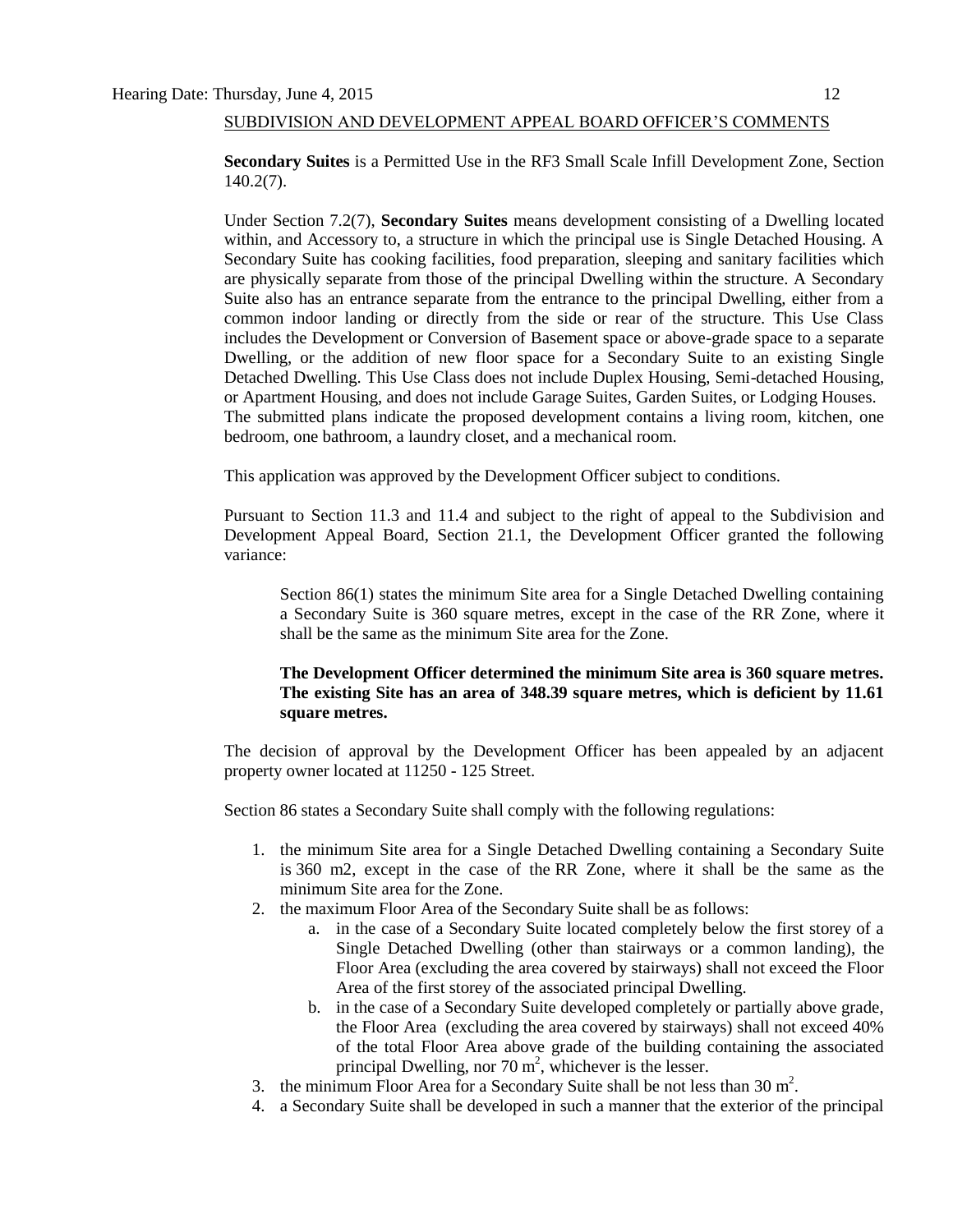building containing the Secondary Suite shall appear as a single Dwelling.

- 5. only one of a Secondary Suite, a Garage Suite or Garden Suite may be developed in conjunction with a principal Dwelling.
- 6. a Secondary Suite shall not be developed within the same principal Dwelling containing a Group Home or Limited Group Home, or a Major Home Based Business, unless the Secondary Suite is an integral part of a Bed and Breakfast Operation in the case of a Major Home Based Business;
- 7. notwithstanding the definition of Household within this Bylaw, the number of unrelated persons occupying a Secondary Suite shall not exceed three.
- 8. the Secondary Suite shall not be subject to separation from the principal Dwelling through a condominium conversion or subdivision.
- 9. Secondary Suites shall not be included in the calculation of densities in this Bylaw.
- 10. notwithstanding Secondary Suites being listed as Permitted or Discretionary Uses within any Zone, they shall be subject to the regulations of the Edmonton-Strathcona County Joint Planning Study Area Secondary, Garage and Garden Suites Overlay in Section 822 of this Bylaw.

Under Section 6.1(92), **Site** means an area of land consisting of one or more abutting Lots.

Section 814.1 states the purpose of the Mature Neighbourhood Overlay is to ensure that new low density development in Edmonton's mature residential neighbourhoods is sensitive in scale to existing development, maintains the traditional character and pedestrian-friendly design of the streetscape, ensures privacy and sunlight penetration on adjacent properties and provides opportunity for discussion between applicants and neighbouring affected parties when a development proposes to vary the Overlay regulations.

Section 140.1 states the purpose of the RF3 Small Scale Infill Development Zone is to provide for Single Detached Housing and Semi-detached Housing while allowing small-scale conversion and infill redevelopment to buildings containing up to four Dwellings, and including Secondary Suites under certain conditions.

#### NOTICE TO APPLICANT/APPELLANT

Provincial legislation requires that the Subdivision and Development Appeal Board issue its official decision in writing within fifteen days of the conclusion of the hearing. Bylaw No. 11136 requires that a verbal announcement of the Board's decision shall be made at the conclusion of the hearing of an appeal, but the verbal decision is not final nor binding on the Board until the decision has been given in writing in accordance with the Municipal Government Act.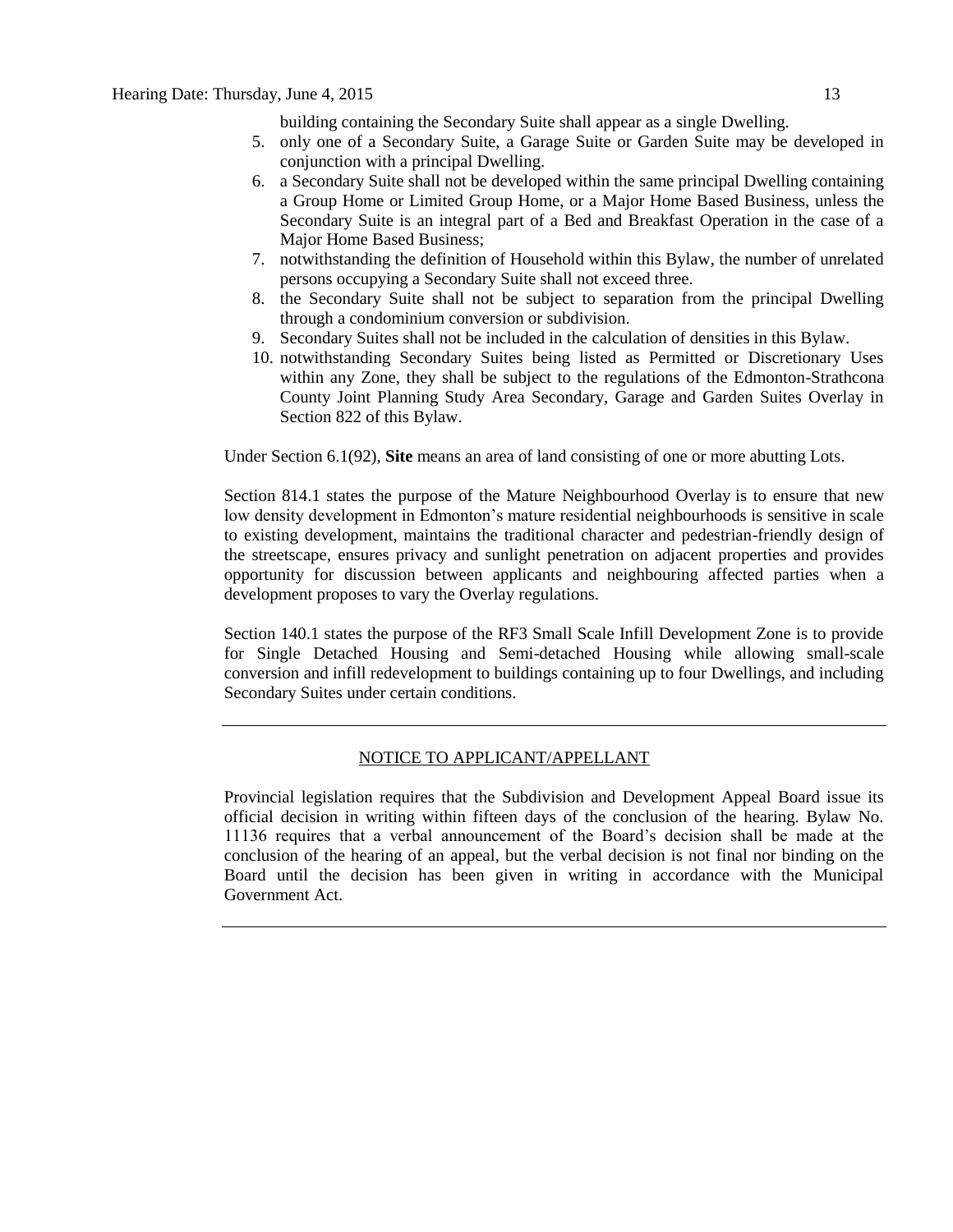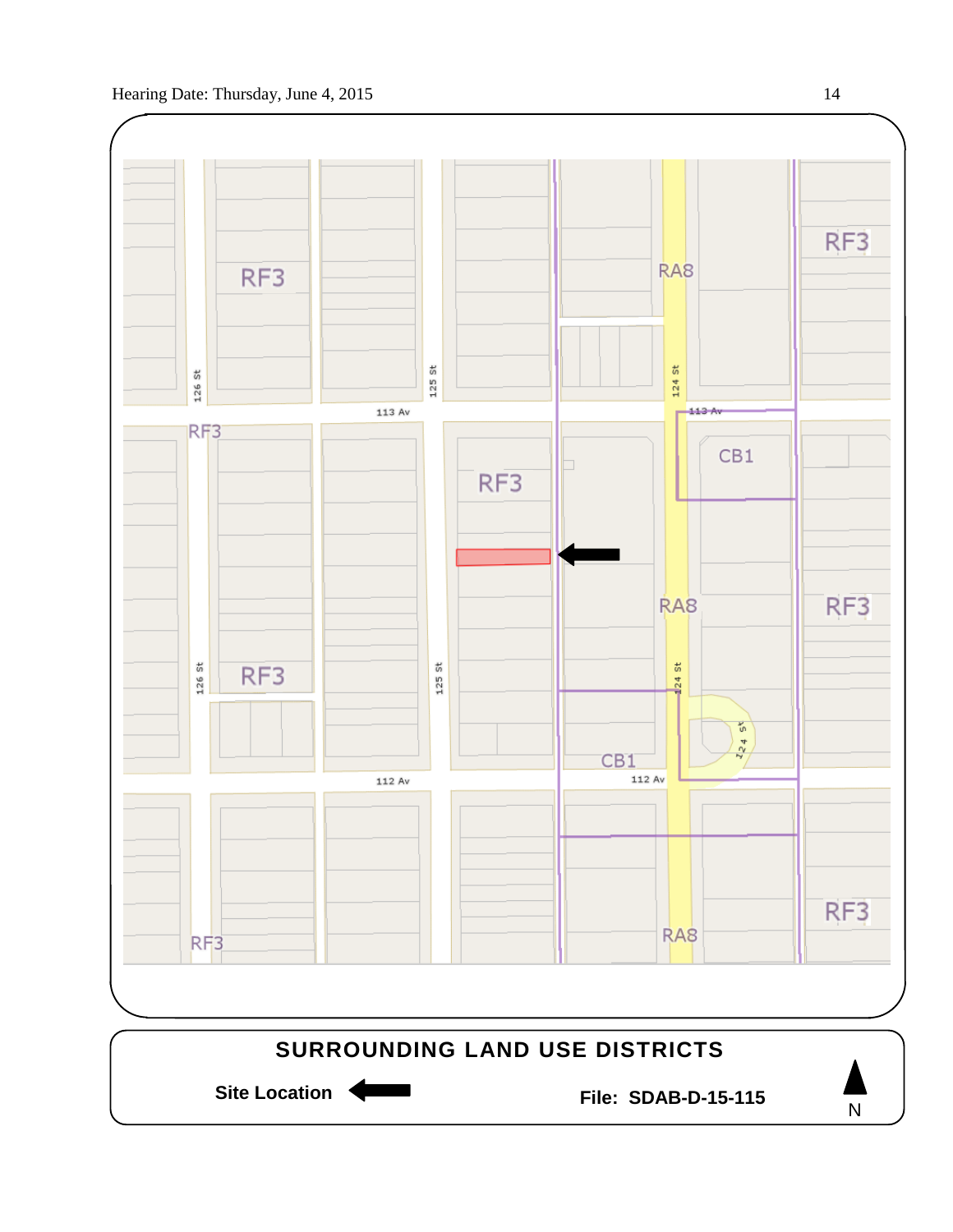#### **ITEM III: 1:00 P.M. FILE: SDAB-D-15-116**

# AN APPEAL FROM THE DECISION OF THE DEVELOPMENT OFFICER BY A COMMUNITY LEAGUE

APPELLANT:

APPLICATION NO.: 165868468-001

APPLICATION TO: Change the Use from a General Industrial Use to a Child Care Service Use, and to construct interior and exterior alterations (construct play area and new front entry). (94 kids total: 9 kids 0-11 months, 12 kids 12-18 months, 12 kids 19 months-9 years, 16 kids 3-4.5 years, 20 kids 4.5- 7 years, 25 school aged children).

#### DECISION OF THE DEVELOPMENT AUTHORITY: Approved with conditions

DECISION DATE: April 23, 2015

DATE OF APPEAL: May 11, 2015

NOTIFICATION PERIOD: April 28, 2015 through May 11, 2015

RESPONDENT:

MUNICIPAL DESCRIPTION OF SUBJECT PROPERTY: 10571 - 115 Street NW, 10575 - 115 Street NW

OVERLAY: N/A

LEGAL DESCRIPTION: Plan B4 Blk 14 Lot 156, Plan B4 Blk 14 Lots 156-157

ZONE: DC1 Direct Development Control Provision

STATUTORY PLAN: Central McDougall / Queen Mary Park Area Redevelopment Plan

#### DEVELOPMENT OFFICER'S DECISION

APPROVED - The proposed development is approved subject to the following conditions:

This Development Permit authorizes the change of use from a General Industrial Use to a Child Care Service Use, and to construct interior and exterior alterations (construct play area and new front entry). (94 kids total: 9 kids 0-11mos, 12 kids 12-18 mos, 12 kids 19 mos-9yrs, 16 kids 3-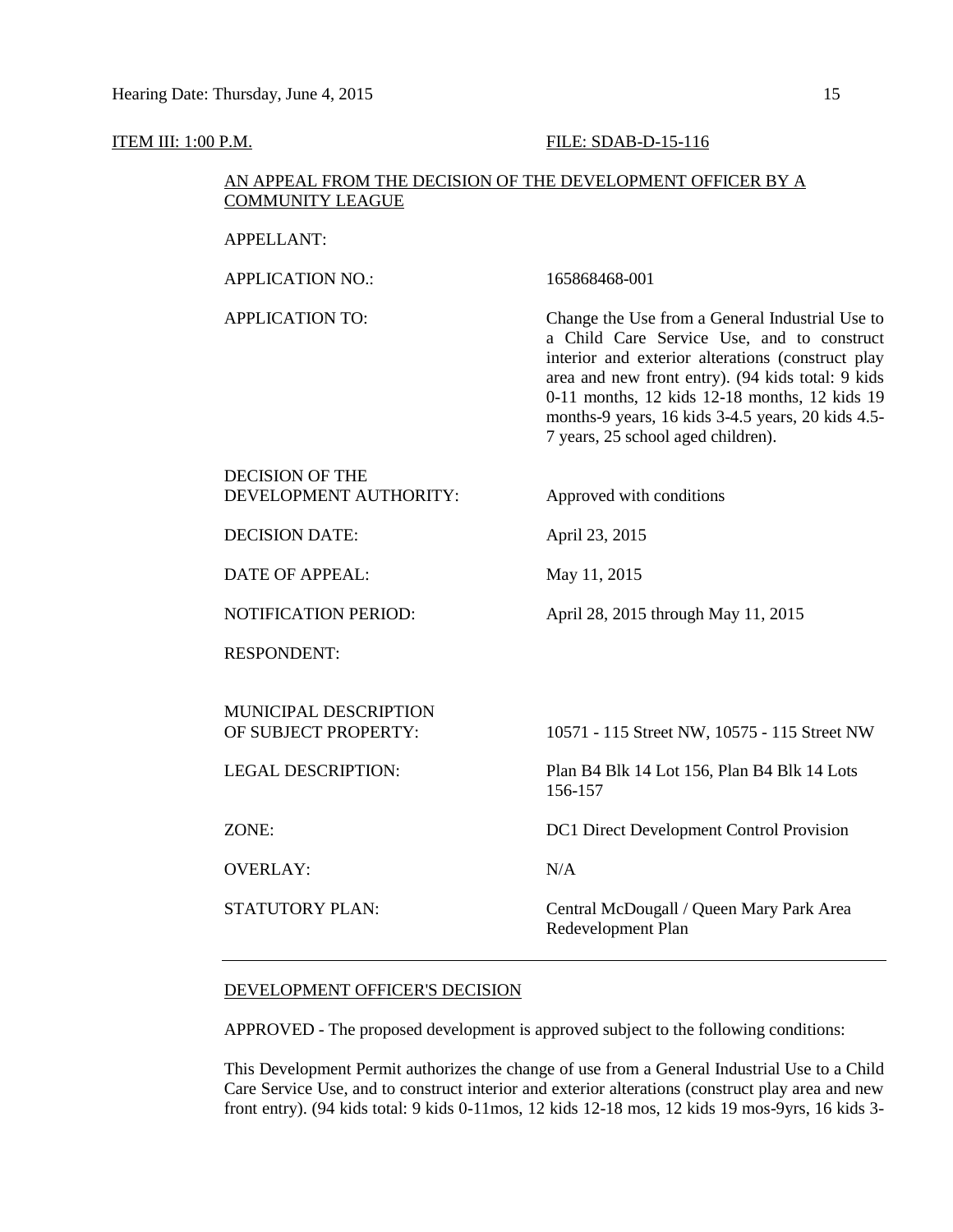4.5 years, 20 kids 4.5-7 yrs, 25 school aged children). The development shall be constructed in accordance with the approved drawings and is subject to the following conditions:

1. The applicant has proposed to use a portion of City of Edmonton owned land legally described as Plan B4 Blk 14 Lot 156 for the purposes of an outdoor play space, pursuant to the Provincial Child Care Licensing Regulations. PRIOR TO THE RELEASE OF DRAWINGS FOR BUILDING PERMIT REVIEW, the applicant or property owner shall enter into a lease agreement with City of Edmonton's Real Estate, Housing and Economic Sustainability Branch to lease Plan B4 Blk 14 Lot 156 for the purposes of constructing the proposed outdoor play space and perimeter fencing. The applicant or property owner shall continue to lease or renew the lease agreement until which time the use or business related activities cease. In accordance with Section 15.2, should the applicant or property owner fail to renew the lease agreement or enter into a new lease agreement for Plan B4 Blk 14 Lot 156, this Development Permit is no longer valid. A separate Development Permit application is required should the lease agreement be terminated by the applicant, property owner or City of Edmonton's Real Estate, Housing and Economic Sustainability Branch. The applicant is advised to contact Lynda Nelson of Real Estate, Housing and Economic Sustainability @ 780-496-6566 for further information.

2. PRIOR TO THE RELEASE OF DRAWINGS FOR BUILDING PERMIT REVIEW, the applicant or property owner shall provide four (4) on-street Passenger Loading Zone stalls. The drop-off area shall be located within 60.0 m from the main entrance of the Child Care Service facility. On-street drop-off shall be to the satisfaction of the Development Officer. For further information regarding approval of the required Passenger Loading Zone, the applicant is advised to call 311 or email transportationoperations@edmonton.ca.

3. Concrete wheel stops shall be installed 1.0 m from the adjacent fence surrounding the outdoor play space.

4. Outdoor play space shall be securely enclosed on all sides and located as per submitted Plan. (Reference Section 80(8)(c))

5. Exterior lighting of the facility shall provide for a well-lit environment (Reference Section 80.7)

6. Any outdoor lighting for any development shall be located and arranged so that no direct rays of light are directed at any adjoining properties, or interfere with the effectiveness of any traffic control devices. (Reference Section 51)

#### Notes:

1. This Development Permit was granted in accordance with Sections 12.4 and 20.1 of the Edmonton Zoning Bylaw 12800. This permit is NOT VALID until the required Notification Period expires (date noted below) in accordance with Sections 21.1 and 17.1 of the Edmonton Zoning Bylaw.

2. Unless otherwise stated, all above references to section numbers refer to the authority under the Edmonton Zoning Bylaw 12800.

3. An approved Development Permit means that the proposed development has been reviewed only against the provisions of the Edmonton Zoning Bylaw. It does not remove obligations to conform with other legislation, bylaws or land title instruments such as the Municipal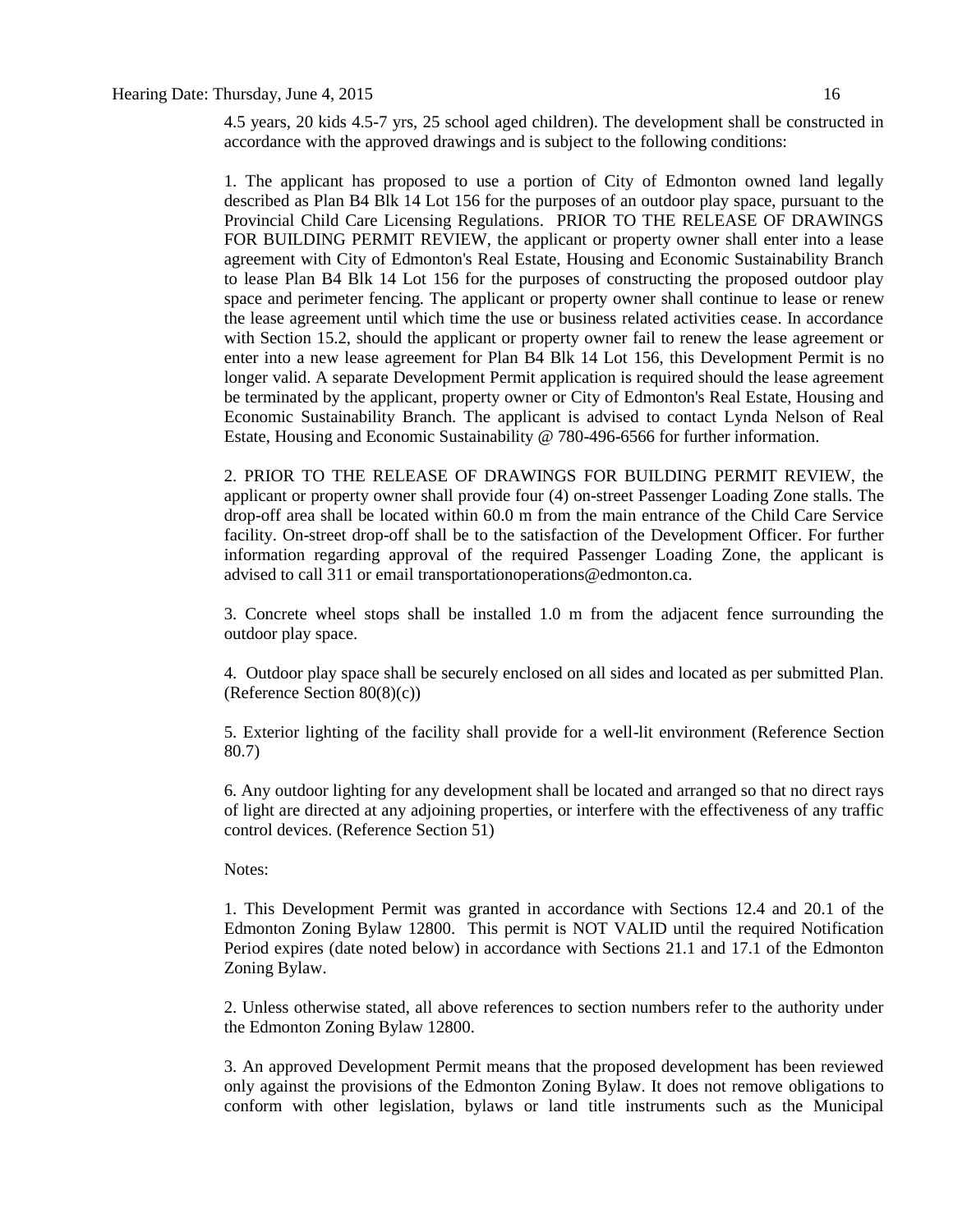Government Act, the ERCB Directive 079, the Edmonton Safety Codes Permit Bylaw or any caveats, covenants or easements that might be attached to the Site. (Reference Section 5.2)

4. The applicant is advised to contact a Safety Codes Officer at 496-3100 to determine if the structure would require modification to comply with the Alberta Building Code for the use of a Secondary Suite.

5. This Development Permit is not a Business License.

#### **VARIANCES:**

Class B Discretionary Development: Development Permit application on a Site designated Direct Control. (Reference Section 12.4)

Section 54.2 - Schedule 1 - Relaxed - Required on-site parking reduced from 17 stalls to 4 stalls.

Section 80.6.a - Relaxed - Required on-site drop-off area parking reduced from 11 stalls to 0 stalls.

Note: Unless otherwise stated, all above references to section numbers refer to the authority under the Edmonton Zoning Bylaw 12800.

## APPELLANT'S SUBMISSION

Object to the parking variance. Require 12 to 13 staff that will need parking in an area already over used. See Council report.

#### SUBDIVISION AND DEVELOPMENT APPEAL BOARD OFFICER'S COMMENTS

Section 641(4) of the *Municipal Government Act*, Chapter M-26, states despite section 685, if a decision with respect to a development permit application in respect of a direct control district

- (a) is made by a council, there is no appeal to the subdivision and development appeal board, or
- (b) is made by a development authority, the appeal is limited to whether the development authority following the directions of council, and if the subdivision and development appeal board finds that the development authority did not follow the directions it may, in accordance with the directions, substitute its decision for the development authority's decision.

**Child Care Services** is a listed Use in the DC1 Direct Development Control Provision, Area 2 – Precinct D, Section 3(c).

Under Section 7.8(2), **Child Care Services** means a development intended to provide care, educational activities and supervision for groups of seven or more children under 13 years of age during the day or evening, but does not generally include overnight accommodation. This Use Class typically includes daycare centres; out-of-school care centres; preschools; and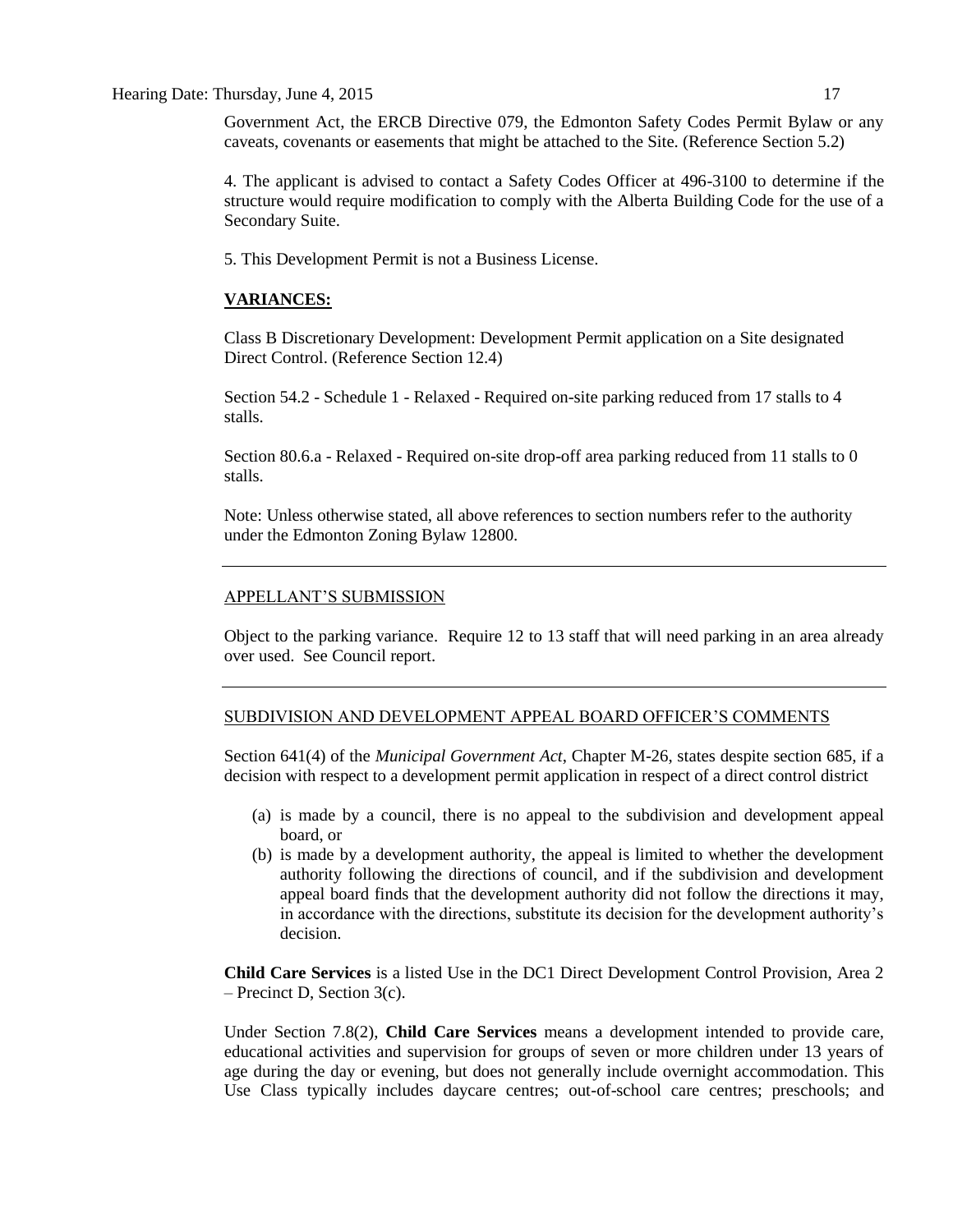dayhomes (providing child care within the care provider's residence).

This application was approved by the Development Officer subject to conditions.

Pursuant to Section 11.3 and 11.4 and subject to the right of appeal to the Subdivision and Development Appeal Board, Section 21.1, the Development Officer granted the following variances:

Section 54.2, Schedule  $1(A)(31)$  states, for Child Care Services, the minimum number of parking spaces or Garage spaces required is 1 parking space for the first 2 employees, plus 0.5 spaces per additional employee. Except:

a. Dayhomes (providing care of 7 or more children within the residence of the child care provider):

1 parking space per non-resident employee, in addition to parking required for Primary Dwelling.

Where a Front Yard driveway provides access to a parking space that is not within the Front Yard, the Development Officer may consider this driveway as the provision of a second car parking space that is in tandem.

# **The Development Officer determined the minimum required on-site parking spaces are 17 parking spaces. The proposed development provides 4 on-site parking spaces, and a relaxation of 13 parking spaces was granted.**

Section  $80(6)(a)$  states a separate on-site drop-off area shall be provided at the rate of 2 drop-off spaces for up to 10 children, plus 1 additional space for every 10 additional children.

## **The Development Officer determined the minimum required on-site drop-off area parking is 11 spaces. The proposed development provides 0 on-site drop-off area parking spaces, and a relaxation of 11 spaces was granted.**

The decision of approval by the Development Officer has been appealed by the Queen Mary Park Community League.

Section 80 states [Child Care Services](javascript:void(0);) shall comply with the following regulations:

- 1. in all low density Residential Zones the Development Officer shall, when making a decision on the suitability of the Child Care Service for the location proposed, give preference to those facilities that are located:
	- a. abutting a collector or arterial road,
	- b. on a corner Site,
	- c. adjacent to or in community facilities such as a school, park, church or community centre; or
	- d. adjacent to commercial areas or multi-family development;
- 2. …
- 3. …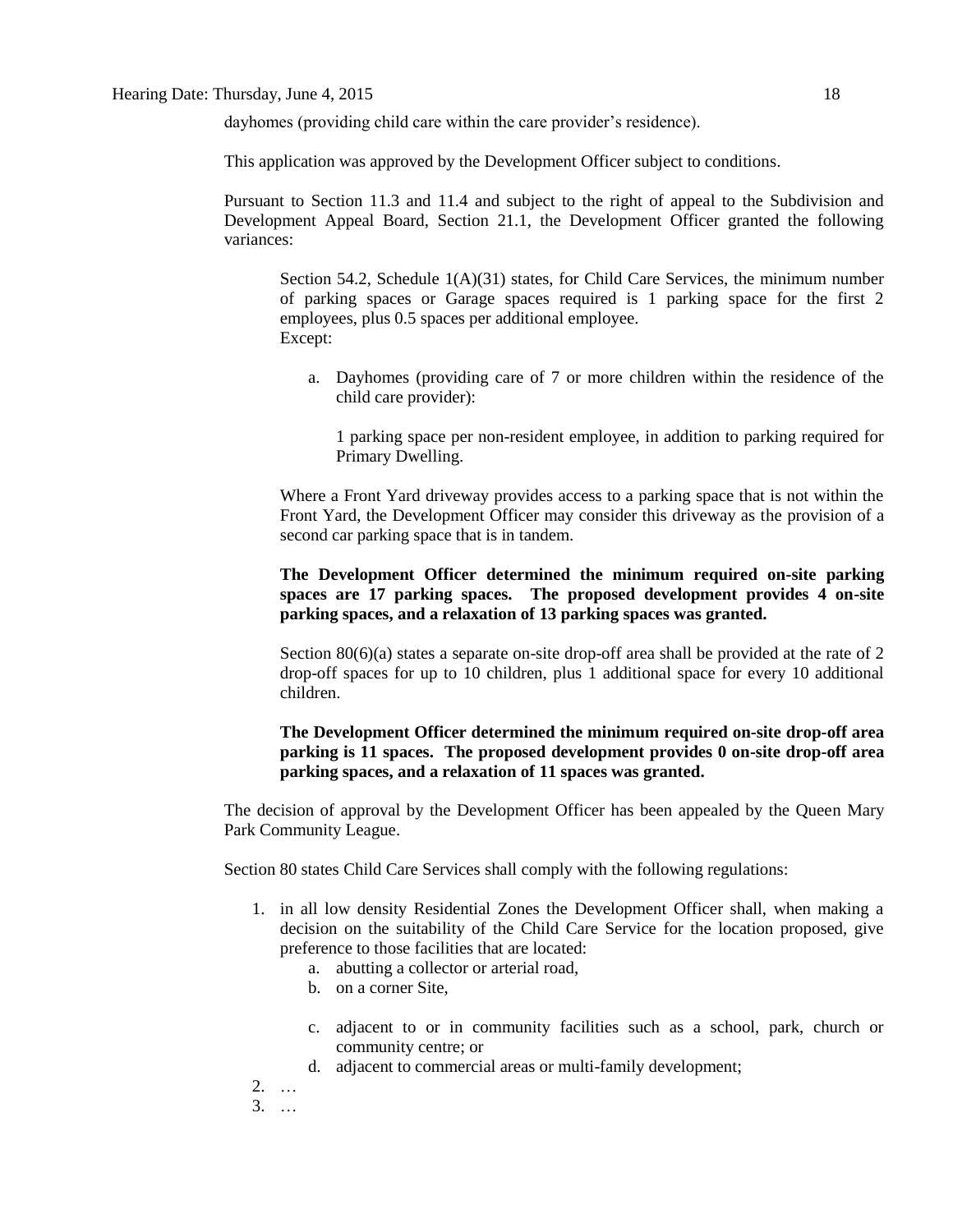- 4. …
- 5. no portion of a Child Care Service Use, including the building or bay of building and, where provided, on-site outdoor play space, shall be located within 50.0 metres of a Major or Minor Service Station or a Gas Bar. This distance shall be measured from the pump island, fill pipes, vent pipes, or service station or gas bar building, depending on whichever is closest to the child care facility;
- 6. parking shall be provided according to the regulations outlined in Schedule 1 to Section 54 of this Bylaw. In addition, drop-off parking shall be provided as follows:
	- a. a separate on-site drop-off area shall be provided at the rate of 2 drop-off spaces for up to 10 children, plus 1 additional space for every 10 additional children;
	- b. each drop-off space shall be a minimum of 2.6 metres in width and a minimum of 5.5 metres in length; and
	- c. the drop-off area shall be located within 60.0 metres from the main entrance of the Child Care Service facility.
- 7. exterior lighting of the facility shall provide for a well lit environment;
- 8. where on-site outdoor play space is provided, pursuant to the Provincial *Child Care Licensing Regulation*, it shall comply with the following regulations:
	- a. noisy, noxious or hazardous adjacent Uses such as, but not limited to, loading/unloading areas, garbage bins, large parking lots, arterial roads, passenger drop-off areas, rail lines, Light Rail Transit lines or storm water lakes should either be avoided or their effects mitigated through landscaping, buffering, fencing, or other means;
	- b. outdoor play space shall be located at ground level. If no reasonable opportunity exists for at grade outdoor play space, the Development Officer may approve an above grade outdoor play space provided that the following conditions are met:
		- i. secure perimeter fencing is provided that is at least 1.83 metres in height and is located a reasonable distance from the edge of the building;
		- ii. roof top mechanical equipment is located a reasonable distance away from the play space to avoid sources of noise and fumes unless the mechanical equipment is designed so that it does not create adverse effects related to noise and fumes and can be integrated into the play area;
	- c. outdoor play space shall be securely enclosed on all sides with the exception of developments proposed on zoned Sites US and AP where existing play fields are proposed as outdoor play space;
	- d. …
	- e. in any Non-residential Zone, the outdoor play space shall not be located in any Yard that abuts a public roadway unless the design, size and other characteristics of the proposed play space mitigate the potential impact from the roadway traffic upon children using the play space; and
- 9. all Development Permit applications for Child Care Services shall include: plans that show all elevations; floor plans that show indoor play and rest areas, including the location of windows; a Site plan that shows the required on-site parking, drop-off facilities, and, where provided, on-site outdoor play areas, including the location and type of fixed play equipment, as well as fencing, landscaping and any buffering to be provided.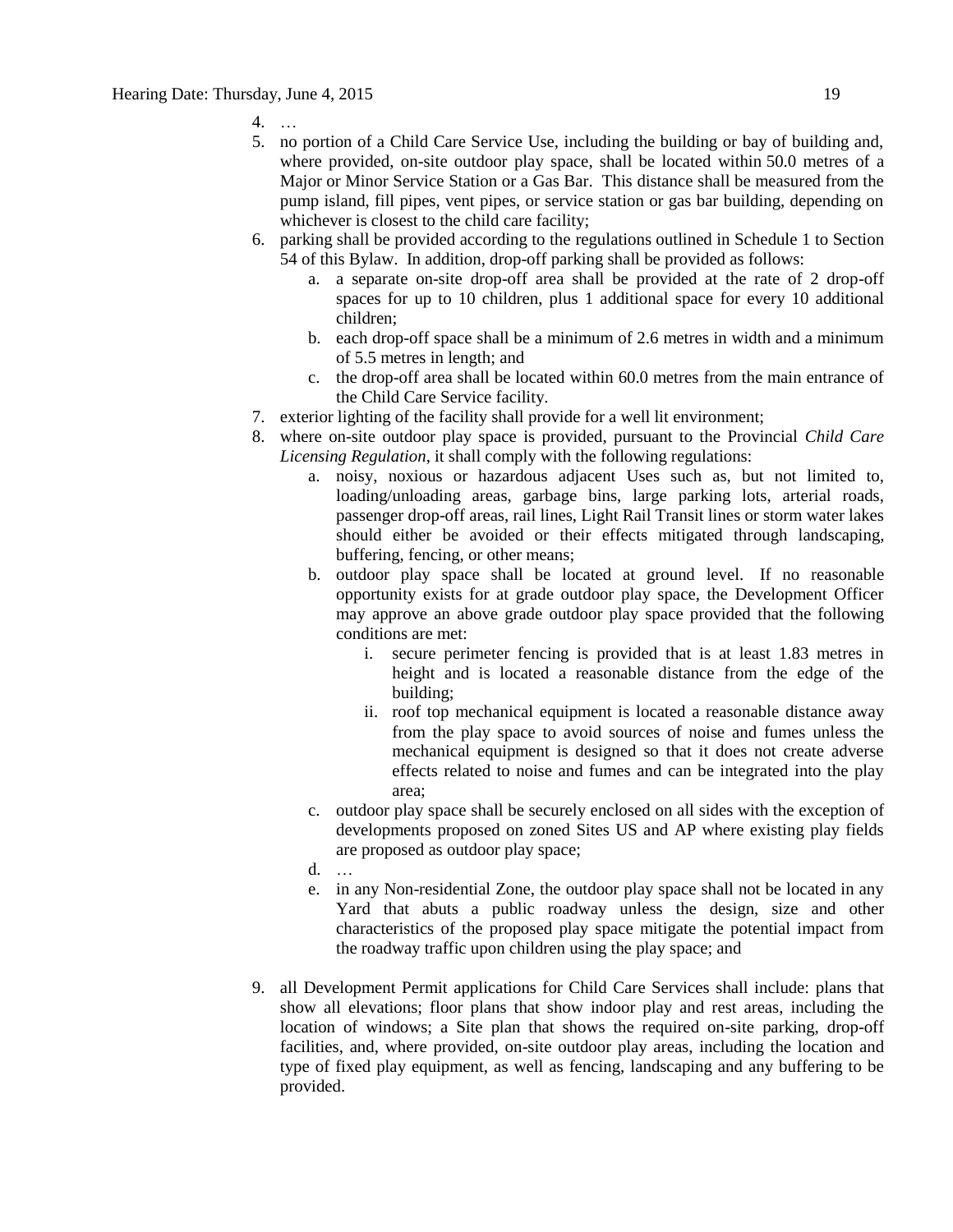Section 2 states the Rationale of the DC1 Direct Development Control Provision, Area 2 – Precinct D is to accommodate a business residential mixed use node that creates a compatible and diverse mixture of residential, office, and commercial land uses at a human scale with a built form that has a strong relationship to the street and accommodates pedestrian activity along the 105 Avenue Multi-use Trail Corridor.

## NOTICE TO APPLICANT/APPELLANT

Provincial legislation requires that the Subdivision and Development Appeal Board issue its official decision in writing within fifteen days of the conclusion of the hearing. Bylaw No. 11136 requires that a verbal announcement of the Board's decision shall be made at the conclusion of the hearing of an appeal, but the verbal decision is not final nor binding on the Board until the decision has been given in writing in accordance with the Municipal Government Act.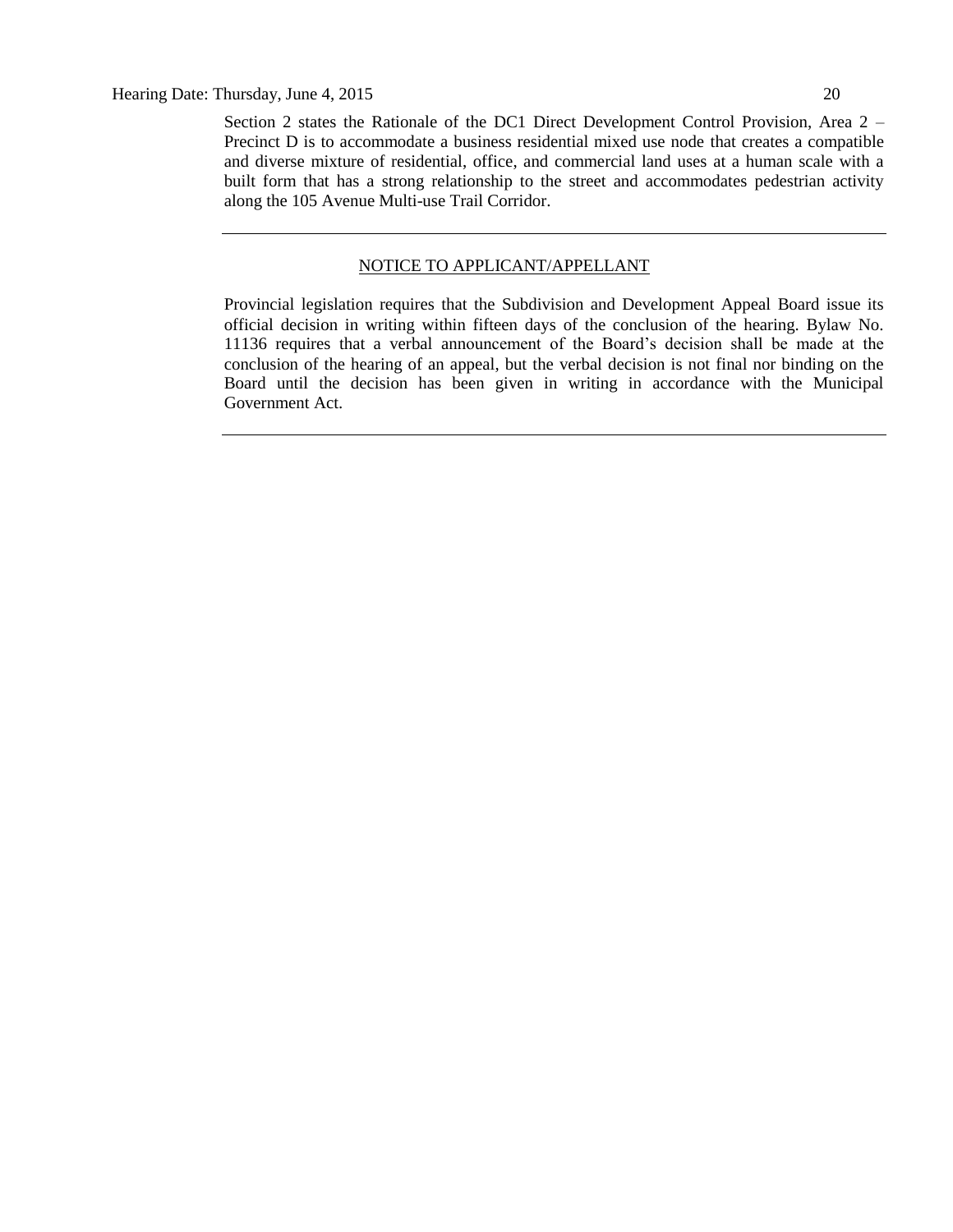